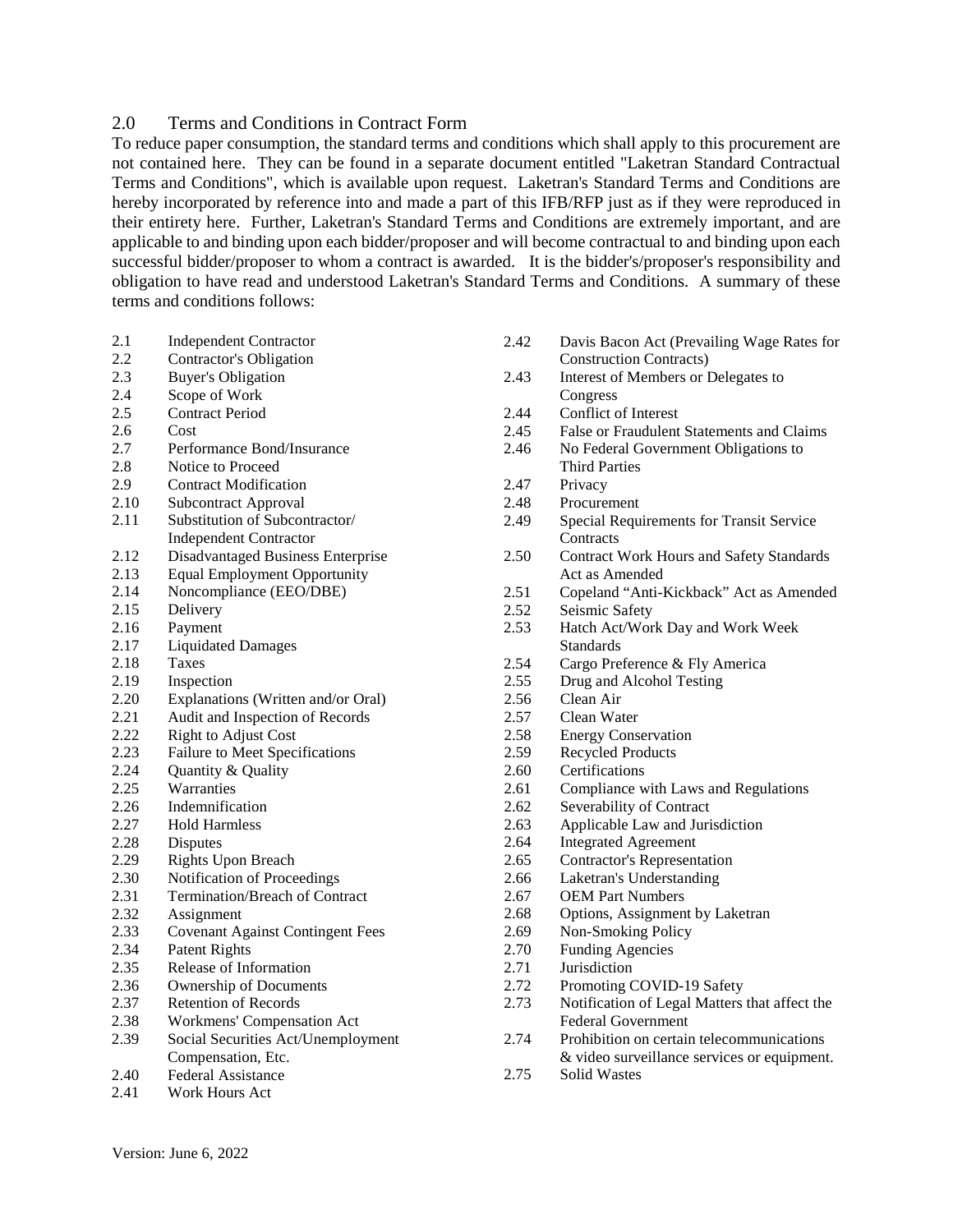## **Special Transit Terms & Conditions**

## **2.0 Terms and Conditions in Contract Form**

The successful bidder will be required to comply with these terms and conditions.

### **2.1 Independent Contractor**

CONTRACTOR, for purpose of this agreement shall be considered as an independent CONTRACTOR who covenants and agrees to perform and/or deliver for the stated compensation herein, all of the services and/or equipment described under the section of this contract titled Scope of Work. CONTRACTOR agrees to complete the work in a workmanlike manner with a high degree of professionalism and to ensure the accuracy and timeliness of the services rendered herein under.

## **2.2 Contractor's Obligation**

The general obligation of the successful bidder (hereinafter variously referred to as CONTRACTOR or successful bidder) shall be to transfer and deliver the goods and services specified in complete accordance with the terms, conditions and specifications of this Invitationfor-Bid.

### **2.3 Buyer's Obligation**

The general obligation of LAKETRAN shall be to accept conforming delivery and conforming goods and services and to pay in accordance with the terms, conditions and specifications as bid upon.

### **2.4 Scope of Work**

The scope of work to be performed by CONTRACTOR under this contract is based on LAKETRAN's Invitation-for-Bid and Addendum(s), if any, plus CONTRACTOR's proposal.

### **2.5 Contract Period**

At all times during the contract period, the CONTRACTOR agrees to the following:

- A. CONTRACTOR agrees to commence work upon written receipt of its bid acceptance and approval along with the notice to proceed from LAKETRAN.
- B. CONTRACTOR agrees to commence performance of this contract as stated in the bid specifications and the bid award.

### **2.6 Cost**

The cost of this contract shall be  $\frac{1}{2}$  per item for a total price not to exceed  $\frac{1}{2}$  as stated in LAKETRAN's bid award.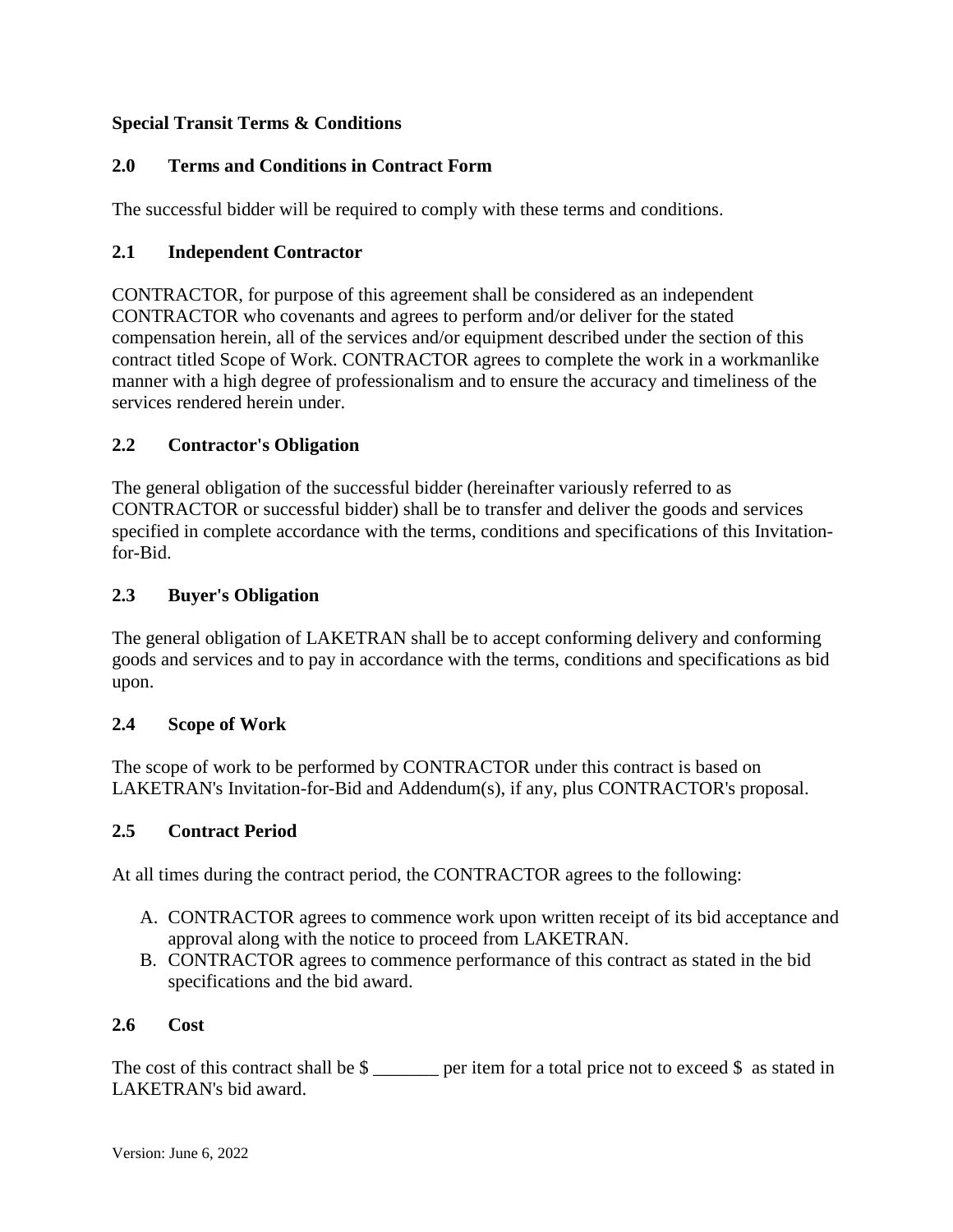## **2.7 Performance Bond/Insurance**

CONTRACTOR shall list LAKETRAN as an "also named" on its insurance bond.

#### **2.7 Performance Guarantee**

2.7.1 For Construction Projects only:

For construction projects, Contractor shall supply the payment and performance bond required by §153.57 of the Ohio Revised Code if he did not supply the combined bid, payment and performance bond required by §153.571 of the Ohio Revised Code with his bid.

#### 2.7.2 For Non-Construction Projects of \$25,000 or more only

Only when specifically requested, a performance guarantee in the form of a certified check, performance bond, cashiers check or an irrevocable letter-of-credit, in an amount equal to 5% of the value of this contract shall be posted by Contractor with LAKETRAN within twenty-one (21) days of notice that it is required.

The guarantee is required to ensure the goods and/or services purchased via this procurement are built and/or delivered in accordance with LAKETRAN's specifications. It does not cover maintenance or warranty of the goods or any subcomponent thereof. It will be forfeited by Contractor as partial or complete settlement of damages, as determined by LAKETRAN, should Contractor fail to perform as contracted for.

Any performance bond must be written by a company authorized to write bonds in the State of Ohio and must be listed in the latest edition of U.S. Treasury Circular 570, or having a rating by A.M. Best of B+ or better, and must show sufficient bonding capacity to bond the performance required under this contract. The bond must meet the approval of LAKETRAN's Legal Counsel. Performance bond will be returned to manufacturer within thirty (30) days of contract completion.

### **2.8 Notice to Proceed**

LAKETRAN will furnish CONTRACTOR written direction to commence delivery hereunder entitled "Notice to Proceed" within ten (10) days after receipt by LAKETRAN of the required performance bond, insurance certificates or such other documentation which CONTRACTOR is required to submit for LAKETRAN approval prior to performance under this Contract. LAKETRAN shall not be responsible for any costs of any type whatsoever incurred by CONTRACTOR prior to the issuance of the Notice to Proceed. The date of the Notice to Proceed shall be the official date from which all scheduled activities and requirements are computed.

### **2.9 Contract Modification**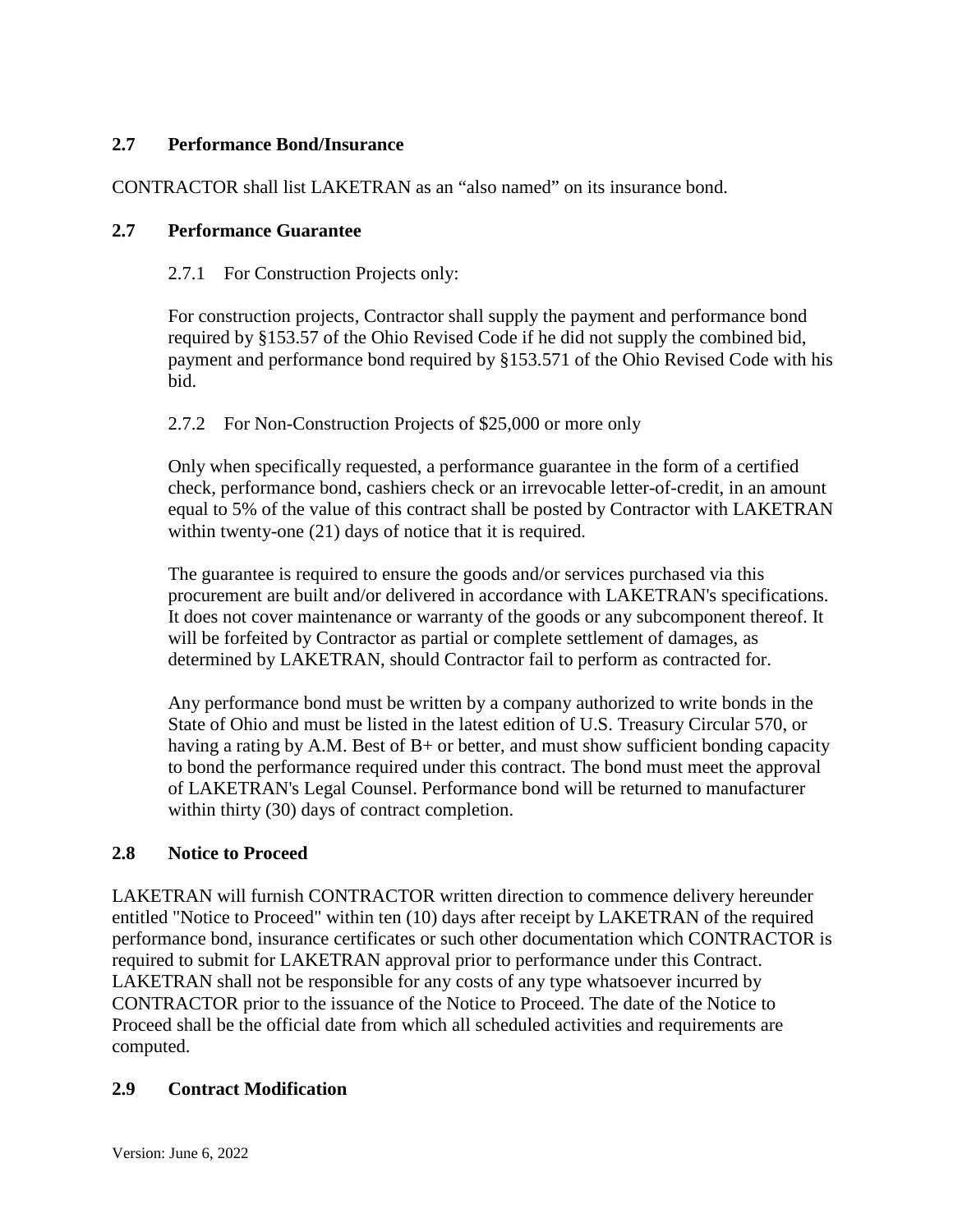No change or modification of the terms and conditions of this agreement may be made unless:

- A. Any proposed change in this contract shall be submitted to LAKETRAN for its prior written approval. The General Manager may at any time, by written order only, make changes within the general scope of the contract. If any such change causes an increase or decrease in the cost of, or the time required for the performance of any part of the work under the contract, whether changed or not changed by any such order, an equitable adjustment shall be made in the contract price or completion schedule, or both, and the contract shall be modified in writing accordingly. Any claim by the CONTRACTOR for adjustment under this clause must be asserted within 30 days from the date of receipt by the CONTRACTOR of the notification of change; provided, however, that the General Manager, if he or she decides that the facts justify such action, may receive and act upon any such claim asserted at any time prior to final payment under the contract.
- B. Any modification made must be in writing and attached to the contract in the form of an amendment, and signed by both parties signifying agreement to the modification.
- C. Any contract modifications, if granted by LAKETRAN, will not operate as a release to the CONTRACTOR from the covenants and conditions of this contract outside of the nature of the expressed modification nor shall same be considered as a waiver for any breach of contract damage claim which may be made by LAKETRAN.
- D. Any modification agreed to by and between LAKETRAN and the CONTRACTOR must be in compliance with Section 306.43 of the Ohio Revised Code and is subject to Federal Transit Administration concurrence if needed.

# **2.10 Subcontract Approval**

Any subcontract the bidder may wish to enter into must be approved by LAKETRAN prior to the execution of the subcontract, and all the requirements of these terms and conditions must be included within said subcontracts to gain approval of LAKETRAN.

# **2.11 Substitution of Subcontractor/Independent Contractor**

Any substitution of a subcontractor or independent CONTRACTOR must be furnished in writing to LAKETRAN for the purpose of determining and maintaining the intent of LAKETRAN's disadvantaged business enterprise goals.

# **2.12 Disadvantaged Business Enterprise**

It is the policy of the United States Department of Transportation that disadvantaged business enterprises, as defined in 49 CFR Part 26, shall have the maximum opportunity to participate in the performance of contracts financed in whole or part with Federal funds under this agreement. Consequently the United States Department of Transportation requirements of 49 CFR Part 26 apply to this agreement and same shall be incorporated into this contract by this reference.

The CONTRACTOR and/or any of its subcontractors must agree to ensure that disadvantaged business enterprises, as defined in 49 CFR Part 26, have the maximum opportunity to participate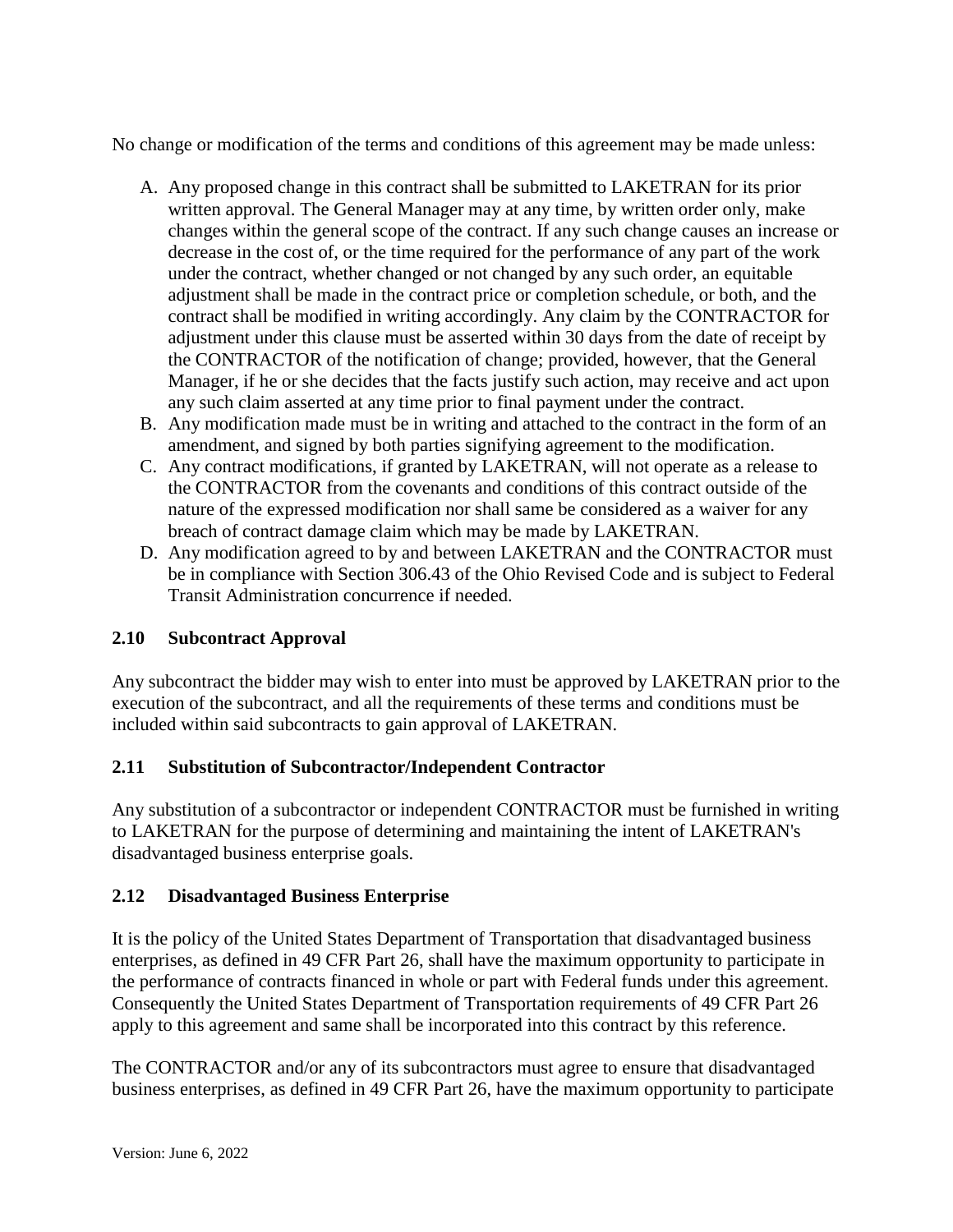in the performance of contracts and subcontracts financed in whole or in part with Federal funds provided under this agreement. In this regard all recipients or CONTRACTORS shall take all necessary and reasonable steps in accordance with 49 CFR Part 26 to ensure that disadvantaged business enterprises have the maximum opportunity to compete for and perform contracts. CONTRACTOR and/or its subcontractors shall not discriminate on the basis of race, creed, color, national origin, age, or sex in the award and performance of any Department of Transportation assisted contracts, be they Federal or state contracts.

The CONTRACTOR, including any of its officers or holders of a controlling interest, are obligated to inform LAKETRAN whether or not it or any of its subcontractors has been placed on any debarred bidder's list maintained by the United States Government. If the CONTRACTOR or its subcontractor should be included on this list during the performance of this contract, it shall so inform LAKETRAN in writing immediately upon receipt of such knowledge.

The contractor or subcontractor shall not discriminate on the basis of race, color, national origin, or sex in the performance of this contract. The contractor shall carry out applicable requirements of 49 CFR part 26 in the award and administration of DOT assisted contracts. Failure by the contractor to carry out these requirements is a material breach of this contract, which may result in the termination of this contract or such other remedy as the recipient deems appropriate.

We will bring to the attention of the Department of Transportation any false, fraudulent, or dishonest conduct in connection with the program, so that DOT can take the steps (e.g., referral to the Department of Justice for criminal prosecution, referral to the DOT Inspector General, action under suspension and debarment or Program Fraud and Civil Penalties rules) provided in 49 CFR part 26.109. We also will consider similar action under our own legal authorities, including responsibility determinations in future contracts.

### **Invoicing for DBE firms must be separately identified on prime contractor's bills.**

# **2.13 Equal Employment Opportunity (EEO)**

CONTRACTOR shall comply with and have each of its subcontractors comply with the Department of Labor's regulation outlining "Equal Employment Opportunity", as supplemented in 41 CFR Part 60. CONTRACTOR shall comply with and have each of its subcontractors to have an affirmative action plan which declares that they do not discriminate on the basis of race, color, religion, national origin, sex, or age and which specifies goals and target dates to insure the implementation of any such plan.

CONTRACTOR further agrees that during the performance of this contract to comply with the Standard Title VI Assurances as listed below:

A. Compliance with Regulations

The CONTRACTOR shall comply with the regulations relative to non-discrimination in federally-assisted programs of the United States Department of Transportation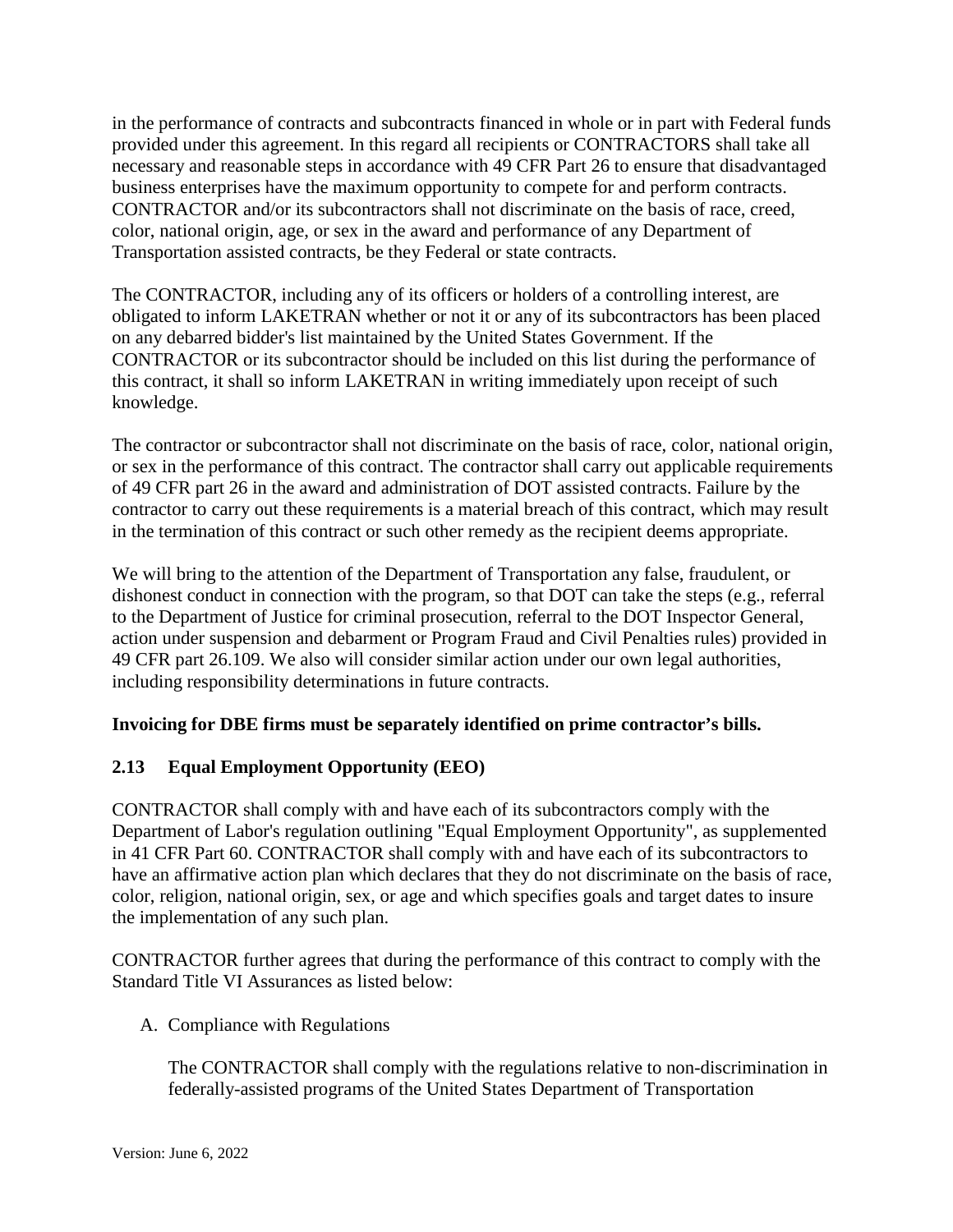(hereinafter "DOT") Title 49, Code of Federal Regulations, Part 21, [29 U.S.C. § 623, 42 U.S.C. § 2000, 42U.S.C. § 6102, 42 U.S.C. § 12102, 42 U.S.C. § 12112, 42 U.S.C. § 12132, 49 U.S.C. § 5301, 49 U.S.C. § 5332, 29 CFR Part 1630, 41 CFR Parts 60 et seq.] as they may be amended from time to time (hereinafter referred to as the "Regulations") which are herein incorporated by reference and made a part of this contract.

#### B. Nondiscrimination

The CONTRACTOR, with regard to the work performed by it during the contract, shall not discriminate on the grounds of race, color, religion, sex, age, national origin, or disability in the selection and retention of subcontractors, including procurements of materials and leases of equipment. The CONTRACTOR shall not participate either directly or indirectly in the discrimination prohibited by Section 21.5 of the Regulations, including employment practices when the contract covers a program set forth in Appendix B of the Regulations.

C. Solicitations for Subcontracts, Including Procurements of Materials and Equipment

In all solicitations either by competitive bidding or negotiation made by the CONTRACTOR for work to be performed under the subcontract, including procurements of materials or leases of equipment, each potential subcontractor or supplier shall be notified by the CONTRACTOR of the CONTRACTOR's obligations under this contract and the regulations relative to nondiscrimination on the grounds of race, color, religion, age, sex, or national origin.

#### D. Information and Reports

The CONTRACTOR shall provide all information and reports required by the regulations or directives issued pursuant thereto, and shall permit access to its books, records, accounts, other sources of information, and its facilities as may be determined by LAKETRAN or the Federal Transit Administration (FTA) to be pertinent to ascertain compliance with such regulations, orders and instructions. Where any information is required of a CONTRACTOR and is in the exclusive possession of another who fails or refuses to furnish this information, the CONTRACTOR shall so certify to LAKETRAN, or the Federal Transit Administration, as appropriate and shall set forth what efforts it has made to obtain the information.

E. Sanctions for Noncompliance

In the event of the CONTRACTOR's noncompliance with the nondiscrimination provisions of this contract, LAKETRAN shall impose such contract sanctions as it or the Federal Transit Administration may determine to be appropriate, including, but not limited to:

1. Withholding of payment to the CONTRACTOR under the contract until the CONTRACTOR complies, and/or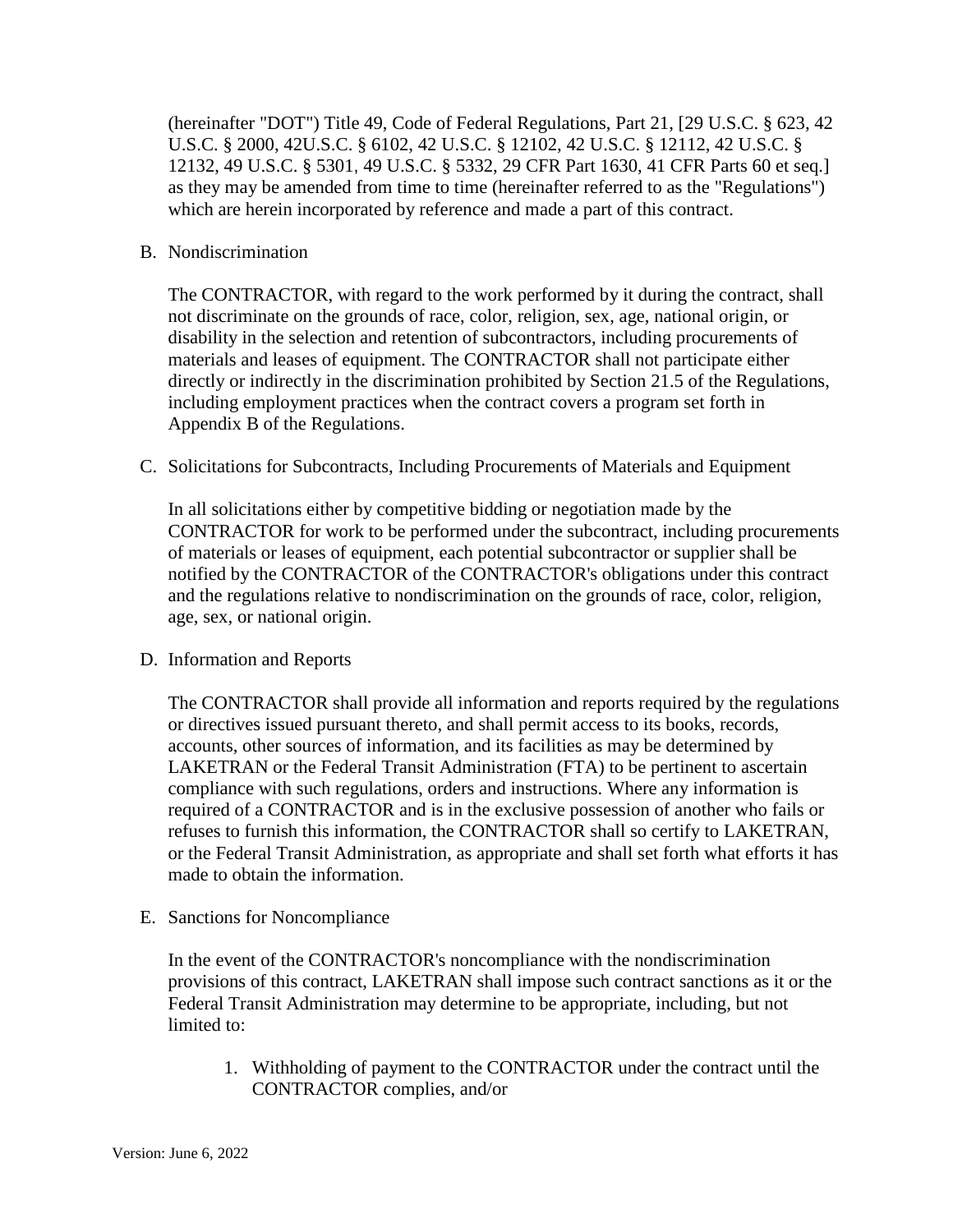- 2. Cancellation, termination or suspension of the contract, in whole or in part.
- F. Incorporation of Provisions

The CONTRACTOR shall include the provisions of Paragraphs (a) through (f) in every subcontract, including procurements of materials and leases of equipment, unless exempt by the regulations, or directives issued pursuant thereto. The CONTRACTOR shall take such action with respect to any subcontract or procurement as LAKETRAN or the Federal Transit Administration may direct as a means of enforcing such provisions including sanctions for noncompliance. Provided, however, that in the event a CONTRACTOR becomes involved in or is threatened with litigation with a subcontractor or supplier as a result of such direction, the CONTRACTOR may request LAKETRAN to enter into such litigation to protect the interests of LAKETRAN and, in addition, the CONTRACTOR may request the United States to enter into such litigation to protect the interest of the United States.

## **2.14 Noncompliance (EEO/DBE)**

In the event of the CONTRACTOR's noncompliance with the Disadvantaged Business provisions of this contract, LAKETRAN shall impose such sanctions as it may determine to be appropriate, including, but not limited to:

- a. Withholding of payments under the contract until the CONTRACTOR complies, and/or
- b. Cancellation, termination, or suspension of the contract, in whole or in part.
- c. Suspension from participation in future LAKETRAN contracts.

# **2.15 Delivery**

Throughout this project and in this contract, the terms delivery and completion are used interchangeably.

CONTRACTOR shall tender performance and/or completion of this project in the manner and at the place and time specified in the IFB. All deliveries are to be F.O.B. destination at LAKETRAN, 555 Lake Shore Blvd, Painesville Township, Ohio 44077 or as otherwise designated on the bid form by LAKETRAN. It is agreed that the bid prices include freight.

Laketran does not have a loading dock. Laketran can make available a 5,000 lb. forklift with 3' forks, provided it is operable and not otherwise engaged, plus an operator. If a delivery for Laketran is mixed with other loads on the same truck, Laketran's load shall be segregated so it can be reached from a ground-based forklift with 3' forks. Delivery can occur between 07:00 am and 4:00 pm. CONTRACTOR shall check with Laketran's Maintenance Manager, at 440-350- 1036.

### **2.16 Payment**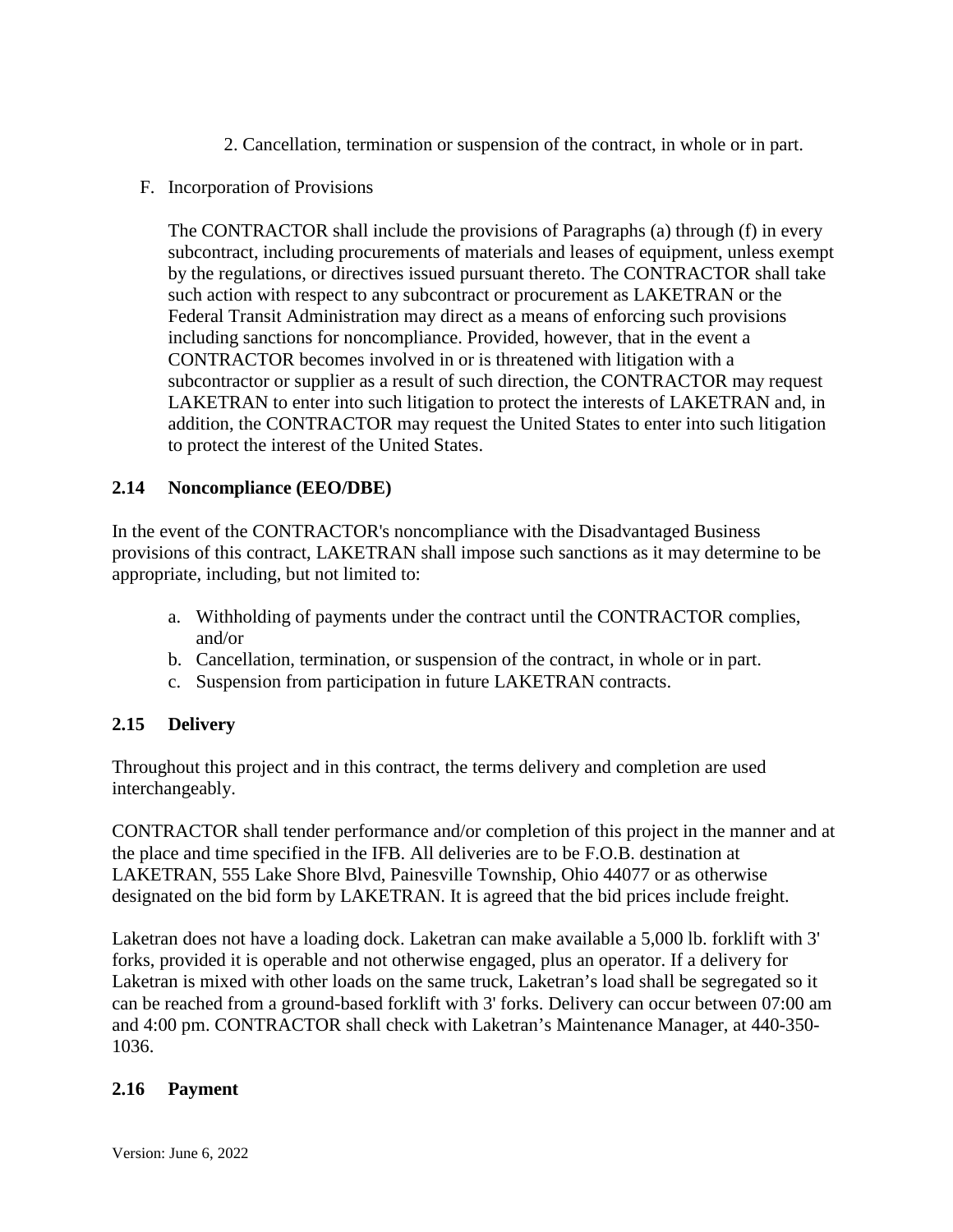Payment will be made against approved invoices within thirty (30) working days of acceptance. Payment will only be made for goods and services accepted. For goods and services accepted which acceptance is later revoked prior to payment, the payment will be withheld until defects in the nonconforming goods or services are cured and accepted. In the case of serial deliveries and serial invoicing, LAKETRAN reserves the right to deduct overpayments from current invoice amounts.

Payment does not waive the later revocation of acceptance. Payment terms and warranty coverage begin at time of acceptance.

All invoices shall be mailed to: Accounts Payable, LAKETRAN, 555 Lakeshore Blvd. Painesville Twp., OH 44077

Late payments will accrue no interest.

#### 2.16.1 Prompt Payment (Prime Contractors)

The prime contractor agrees to pay each subcontractor under this prime contract for satisfactory performance of its contract no later than 30 days from the receipt of each payment the prime contractor receives from Laketran. The prime contractor agrees further to return retainage payments to each subcontractor within 30 days after the subcontractor's work is satisfactorily completed. Any delay or postponement of payment from the above referenced time frame may occur only for good cause following written approval of Laketran. This clause applies to both DBE and non-DBE subcontractors.

#### **2.17 Liquidated Damages**

Time is of the essence in this contract. The CONTRACTOR will pay LAKETRAN the sum of \$100.00 per each calendar day, excluding weekends and statutory holidays, that the products solicited by this RFP are delayed beyond the delivery stipulated under Section 5 and as bid upon subject to extensions granted thereto in writing. The CONTRACTOR agrees to pay such liquidated damages herein provided commencing with any late delivery after the last date of delivery specified in CONTRACTOR's bid and continuing until the total order is complete and, in case the same are not paid, agrees that LAKETRAN shall deduct the amount thereof from any money due or to become due the CONTRACTOR under the contract.

The CONTRACTOR may be granted an extension of time and will not be assessed with liquidated damages or the cost of engineering and inspection for any portion of the delay in completion of the work beyond the time named in these specifications caused by acts of God, or of the public enemy, fire, floods, epidemics, strikes, labor disputes, and freight embargoes, or other causes beyond his/her reasonable control, provided that the CONTRACTOR shall notify LAKETRAN in writing of the causes of delay within 7 days from the beginning of any such delay. LAKETRAN's shall ascertain the facts and extent of the delay, and its findings thereon shall be final and conclusive. CONTRACTOR has the burden of proof that the delay was beyond his/her control.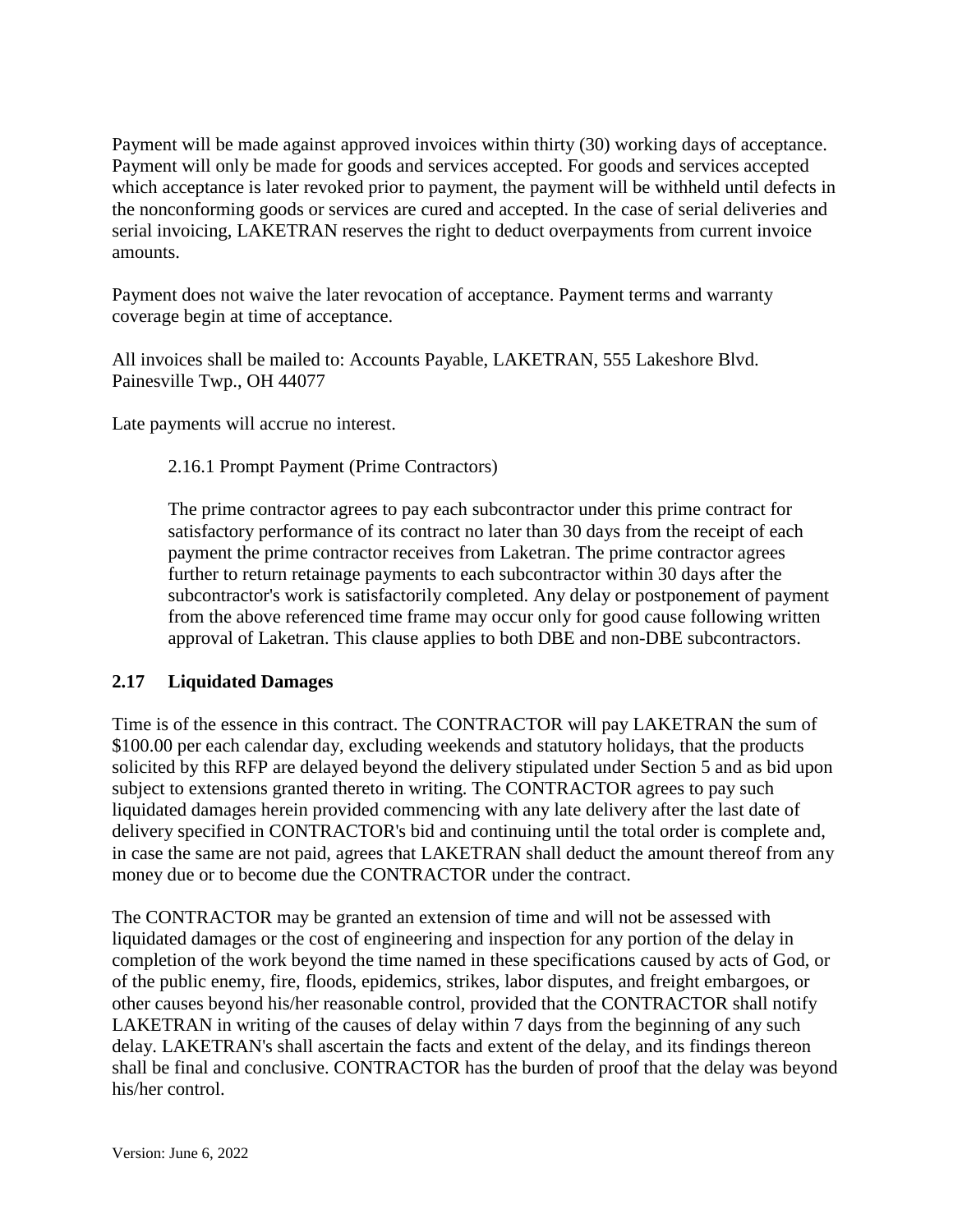### **2.18 Taxes**

The contract price or prices for the commodities contained in the contract are subject to increase or decrease by the amount of any additional tax or taxes or reduction of such tax or taxes, as the case may be, affecting such commodity imposed by or under authority of the Federal government or the State of Ohio which may be enacted after receipt of bids for this contract and such changes shall continue in effect during the existence of such change in the tax or taxes; provided, however, that in the event of any increase in cost, a claim shall be presented by the CONTRACTOR within thirty (30) days of the imposition of such tax and such claims shall be supported by evidence of such additional tax, satisfactory to LAKETRAN. Reductions in taxes will be deducted from the contract price.

As a political subdivision of the State of Ohio, LAKETRAN is exempt from all sales, excise, federal gasoline, and transportation taxes, except State of Ohio gasoline and federal Superfund taxes. The price or prices bid, whether a unit price, lump sum price, lot price, or a trade discount from catalog list prices, shall be exclusive of all such taxes. Our tax exempt number is A-418662.

### **2.19 Inspection**

LAKETRAN reserves the right and shall be at liberty to inspect all materials and workmanship at any time during the manufacturing process and shall have the right to reject all materials and workmanship which do not conform with the specifications; provided, however, LAKETRAN is under no duty to make such inspection and, if no such inspection is made, the CONTRACTOR shall not be relieved of any obligation to furnish materials and workmanship strictly in accordance with the specifications. FTA and ODOT shall be accorded the same inspection rights reserved by LAKETRAN in this clause. LAKETRAN will receive conforming deliveries for purposes of inspection. Acceptance of goods and services will not occur until after inspection or until a reasonable time for inspection has elapsed.

Except as otherwise provided in this contract, the CONTRACTOR shall be responsible for the supplies covered by this contract until they are delivered at the designated delivery point, regardless of the point of inspection. After delivery to LAKETRAN at the designated point and prior to acceptance by LAKETRAN or rejection and giving notice thereof by LAKETRAN, LAKETRAN shall be responsible for the loss, destruction of, or damage to the supplies. The CONTRACTOR shall bear all risks as to rejected supplies after CONTRACTOR retakes possession and/or control of such supplies.

LAKETRAN may test deliveries before or after acceptance for conformance with the specifications. Such tests may be performed by independent laboratories. Where test results indicate nonconforming goods, the delivery and the goods will be rejected and the cost of the test charged to CONTRACTOR. Where acceptance has preceded testing, acceptance is deemed conditional and subject to revocation. LAKETRAN may reject goods and services and may revoke its acceptance without testing.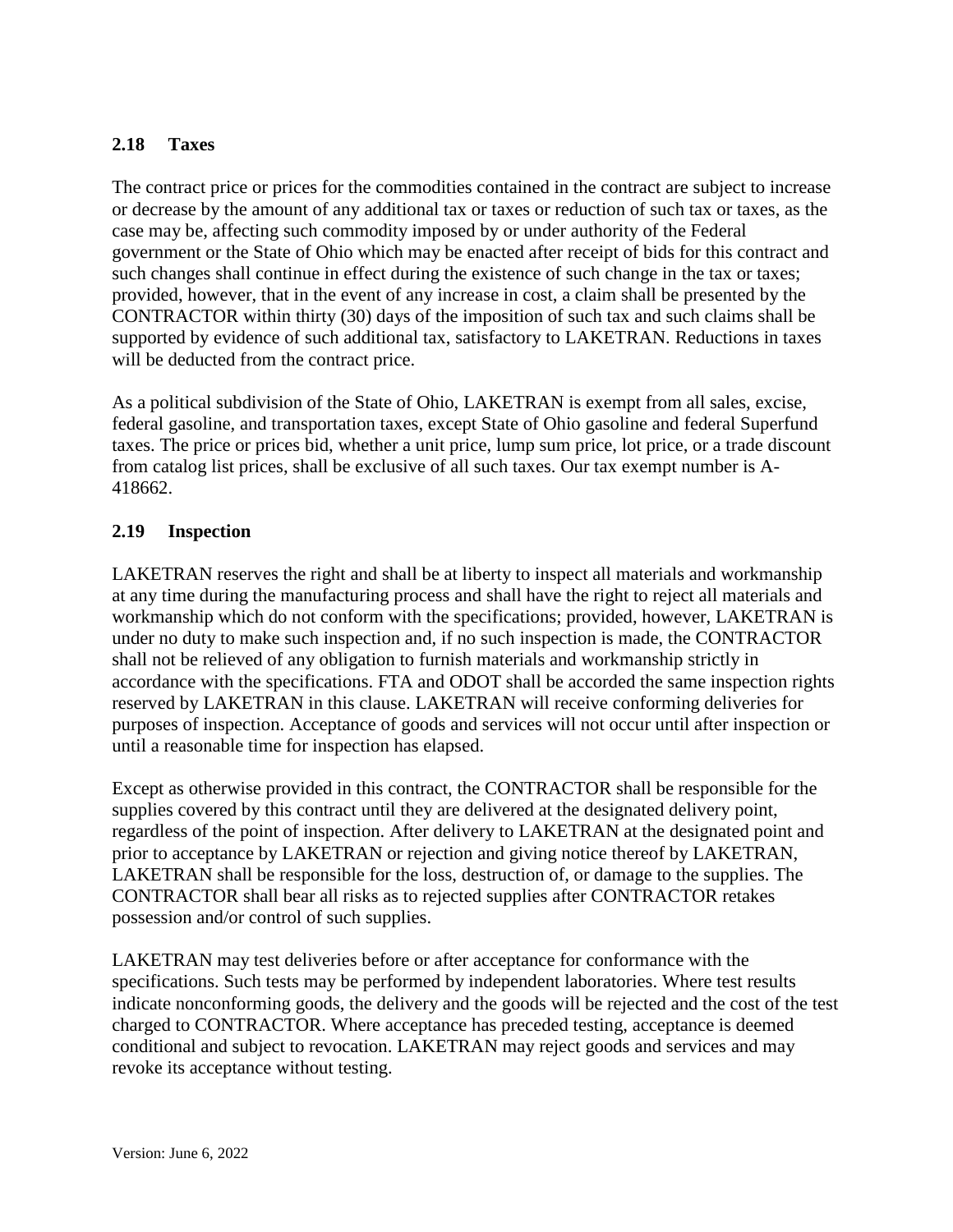## **2.20 Explanations (Written and/or Oral)**

Should a proposer find a discrepancy in or omissions from these specifications, or should he/she be in doubt as to their meaning, he/she shall at once make inquiry of LAKETRAN.

## **2.21 Audit and Inspection of Records**

Upon reasonable request, the bidder shall permit the authorized representative of LAKETRAN, the Auditor of the State of Ohio, their agents, plus the U.S. Department of Transportation and the Comptroller General of the United States to inspect and audit all work, material, payroll and other data and records relating to its performance under this contract. Results of such Audit or Inspection - plus information gained from same - will not be released by LAKETRAN except to the U.S. Department of Transportation or Controller General, or the Auditor of the State of Ohio.

### **2.22 Right to Adjust Cost**

If LAKETRAN determines during the life of the contract that data submitted by the CONTRACTOR/bidder is not correct, incomplete, or inaccurate, LAKETRAN shall negotiate a downward adjustment in cost.

## **2.23 Failure to Meet Specifications**

The delivery of any services, supplies or equipment hereunder which do not in all respects conform to specifications will be rejected and the CONTRACTOR (successful bidder) notified at once of such rejection and the reason therefore, which notice shall be confirmed in writing. If the said CONTRACTOR fails to effect immediate replacement of such rejected services, supplies or equipment meeting the requirements of the order and of these specifications, LAKETRAN will purchase in the open market supplies of the character required under the order up to the amount rejected, and the said CONTRACTOR and his surety shall be liable to the LAKETRAN for any excess cost and expense occasioned LAKETRAN thereby.

# **2.24 Quantity and Quality**

CONTRACTOR agrees to deliver goods and services of the kind and quality specified and in the quantities specified. In the case of a requirements contract, the IFB specifies estimates of LAKETRAN's needs for the contract duration. It is agreed that such estimates are presented for bid evaluation purposes only and are not to be considered firm requirements. Actual requirements may exceed or be less than these estimates.

### **2.25 Warranties**

CONTRACTOR warrants that for a period of one (1) year (or for such longer period as prescribed by the specifications) following acceptance of the goods and services delivered hereunder, the goods and services are free of defects in materials and workmanship and further warrants that such goods and service are suited for the purposes intended and are of merchantable quality. CONTRACTOR further warrants that it holds good and marketable title in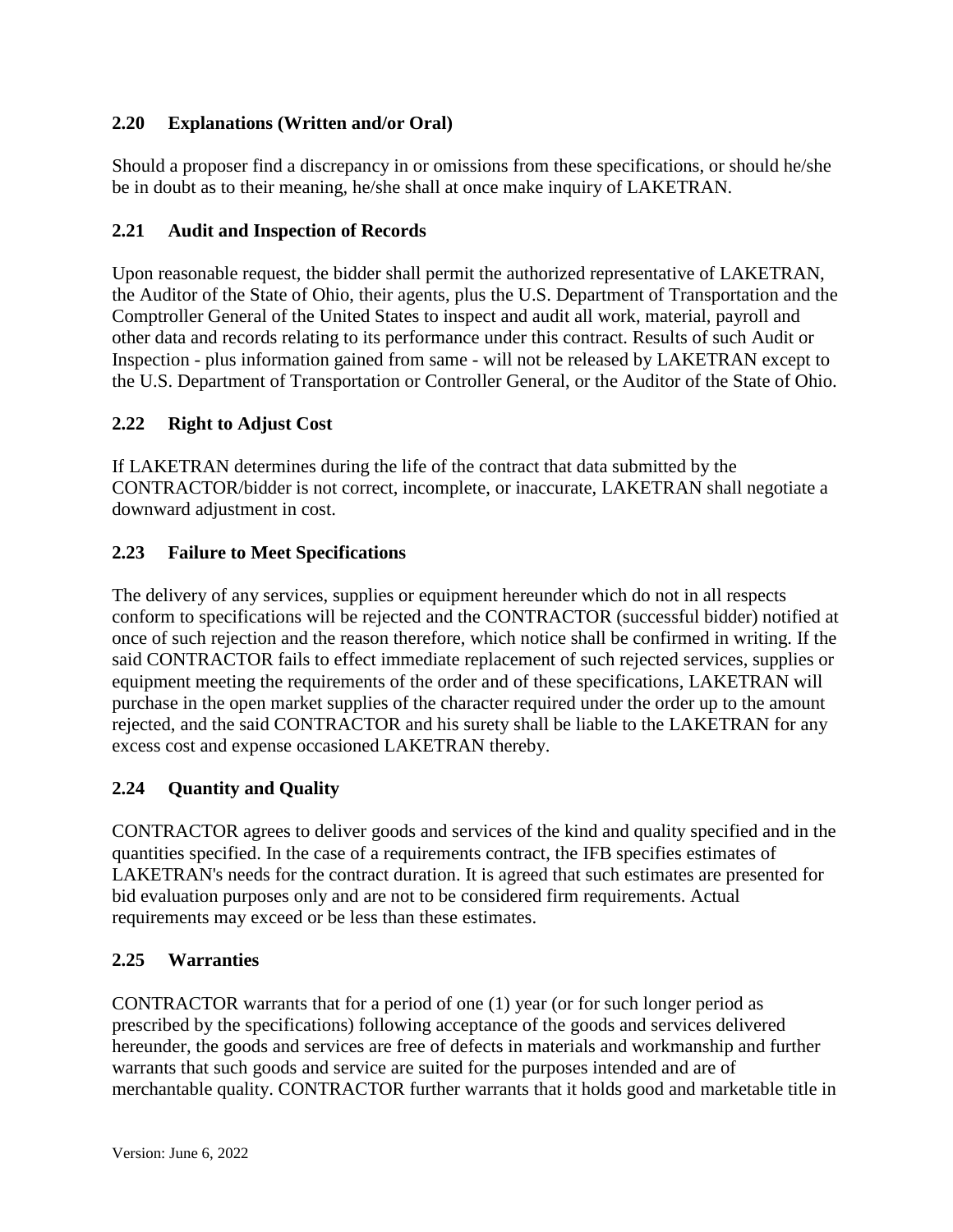the goods delivered, and that such goods are free of all liens, security interests or other encumbrances. CONTRACTOR agrees that in the event the goods or services are not as specified herein and as warranted in these specifications, it will promptly cure the defect at its sole cost and expense. CONTRACTOR further agrees to indemnify LAKETRAN for all costs and damages, both incidental and consequential, resulting from the delivery of goods and services which fail to meet the aforesaid warranties. It is agreed that the goods and services provided hereunder are regarded as consumer goods and services.

#### **2.26 Indemnification**

- 1. To the fullest extent permitted by law, the CONTRACTOR shall, at his sole cost and expense, indemnify, defend, satisfy all judgements, and hold harmless the LAKETRAN and its agents, representatives, and employees from and against all claims, actions, judgements, costs, penalties, liabilities, damages, losses and expenses, including but not limited to attorney's fees and worker's compensation benefits arising out of or resulting from the performance of this contract, provided that any such claims, action, judgement, cost, penalty, liability, damage, loss or expense is:
	- A. Attributable to bodily injury, sickness, disease or death, or to injury to or destruction of tangible property (other than the goods) including the loss of use resulting therefrom, and
	- B. Caused in whole or in part by a negligent act or omission of the CONTRACTOR, any subcontractor, anyone directly or indirectly employed by any of them, or anyone to whose acts any of them may be liable, regardless of whether or not it is caused in part by a party indemnified hereunder.
	- C. Such obligation shall not be construed to negate, abridge, or otherwise reduce any other right or obligation of indemnity which would otherwise exist as to any party or person described in this paragraph.
- 2. In any and all claims against the LAKETRAN or any of its agents, representatives or employees by any employee of the CONTRACTOR, any subcontractor, anyone directly or indirectly employed by any of them or anyone for whose acts any of them may be liable, the indemnification obligation under this paragraph shall not be limited in any way by any limitation on the amount or type of damages, compensation or benefits payable by or for the CONTRACTOR or any subcontractor under worker's compensation acts, disability acts or other employee benefits acts. As between CONTRACTOR and LAKETRAN, CONTRACTOR waives its immunities under O.R.C. Chapter 4123.
	- A. LAKETRAN will notify CONTRACTOR within five working days of it making a claim against that CONTRACTOR or within five working days of LAKETRAN learning that a third-party has made a claim against the CONTRACTOR.
- 3. No provision of this paragraph shall give rise to any duties on the part of the LAKETRAN or its agents, representatives or employees.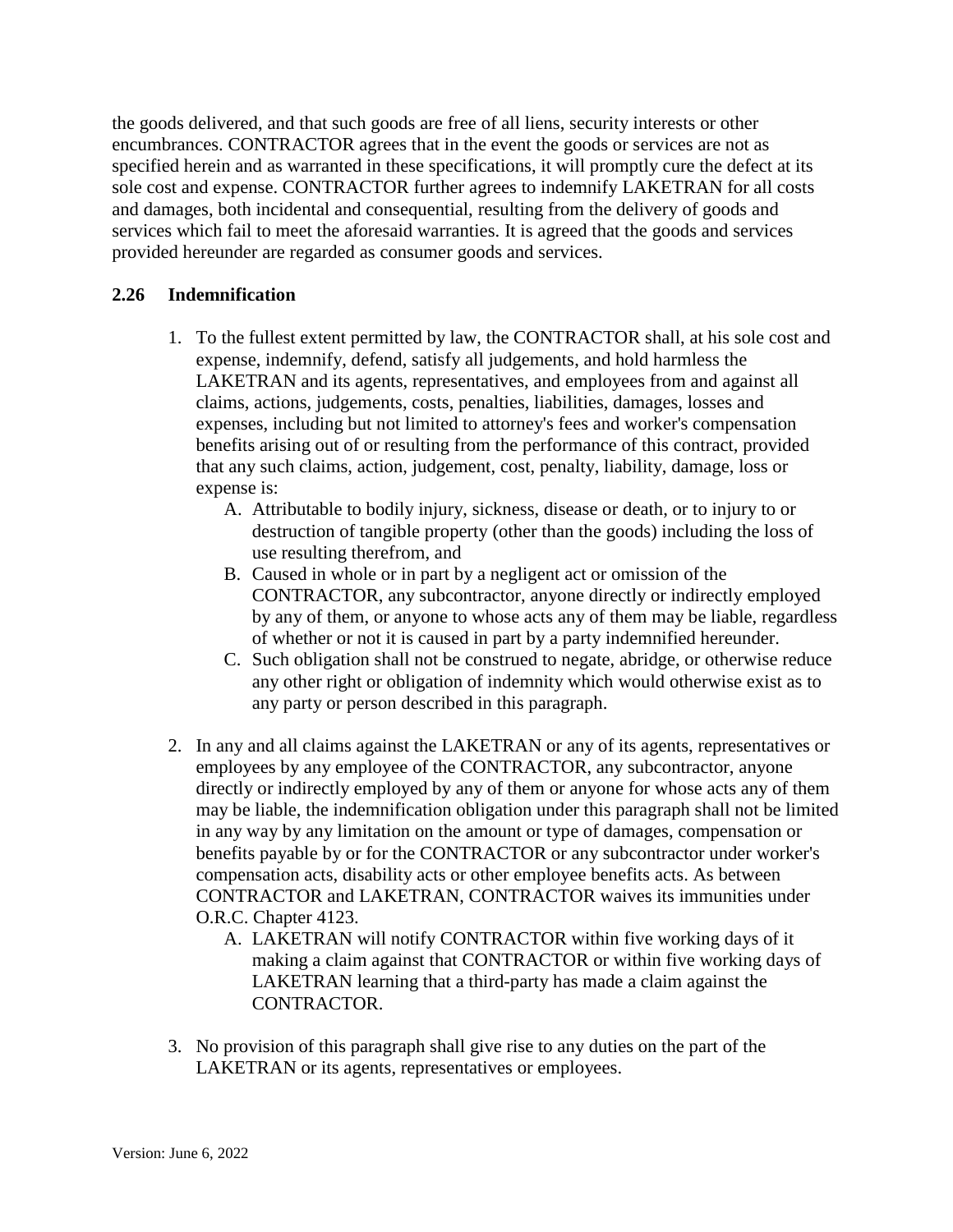### **2.27 Hold Harmless**

The CONTRACTOR agrees to hold LAKETRAN harmless from liability resulting from the CONTRACTOR'S acts or omissions within the terms of this agreement; provided, however, the CONTRACTOR shall not hold LAKETRAN harmless from any claims, demands, or causes of action arising in favor of any person or entity, growing out of incident to, or resulting directly or indirectly from the negligence of LAKETRAN, its officers, agents, representatives, or employees.

## **2.28 Disputes**

A. Except as otherwise provided in this solicitation, any dispute concerning a question of fact arising hereunder which is not disposed of by agreement shall be decided by LAKETRAN, who shall reduce its decision to writing and mail or otherwise furnish a copy thereof to the bidder or CONTRACTOR. The decision of LAKETRAN shall be final and conclusive. In the event of a dispute after award of a contract, the CONTRACTOR shall proceed diligently with the performance of the contract in accordance with LAKETRAN's decision.

B. The laws of the State of Ohio will prevail and remedy - if any - will be pursued in Lake County, Ohio.

### **2.29 Rights Upon Breach**

In addition to any rights reserved to LAKETRAN hereunder, the rights of the parties hereto shall be governed by the law of the State of Ohio as set forth at Chapters 1301 and 1302 O.R.C. It is agreed that the rules therein shall have equal application to the delivery of services required by this agreement.

### **2.30 Notification of Proceedings**

LAKETRAN will give the CONTRACTOR prompt notice in writing of the institution of any suit or proceeding and permit the CONTRACTOR to defend same and will give all needed information, assistance, and authority to enable the CONTRACTOR to do so. The CONTRACTOR will similarly give LAKETRAN immediate notice of any suit or action filed or prompt notice of any claims made against the CONTRACTOR arising out of the performance of this contract. The CONTRACTOR shall furnish immediately to LAKETRAN copies of all pertinent papers received by the CONTRACTOR.

The sending or giving of any notice, invoice, or statement by U.S. Mail, postage prepaid by either party hereto, addressed to the other at the respective addresses shown in the preamble to this contract.

### **2.31 Termination/Breach of Contract**

A. For Cause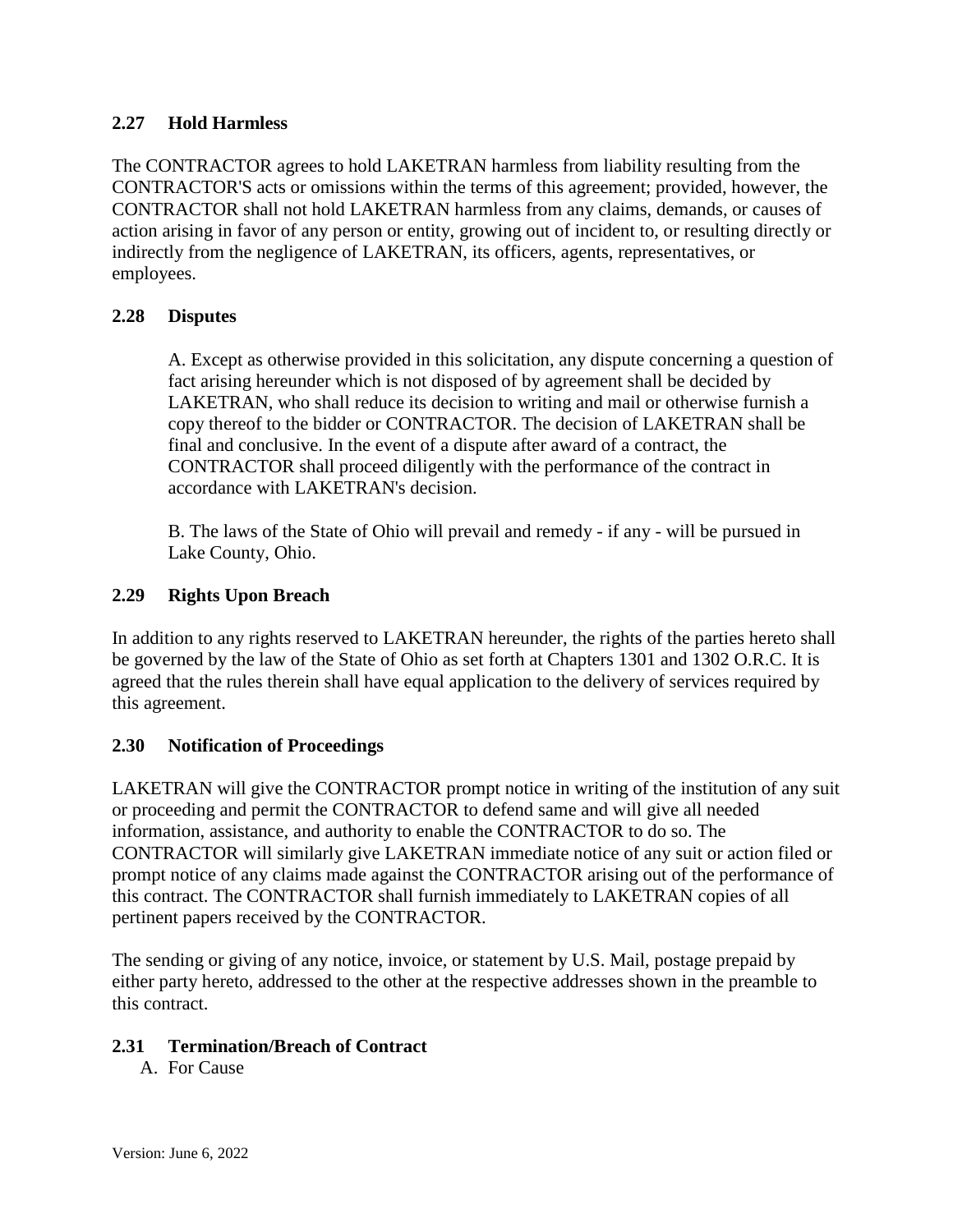If, for any cause, the CONTRACTOR shall fail to fulfill its obligations under this contract within the time specified herein plus any extension thereof, or if the CONTRACTOR shall violate any of the terms and conditions of this contract, or CONTRACTOR so fails to make progress as to endanger performance of this contract in accordance with its terms and if CONTRACTOR does not cure such failure within ten (10) days of receiving notice from Laketran, Laketran will therefore have the right to terminate this contract by giving written notice to the CONTRACTOR of such termination specifying the effective date thereof. Thereafter, Laketran may have the work completed and the CONTRACTOR shall be liable for any resulting cost to Laketran.

If, after serving the notice of termination for default, LAKETRAN determines that the CONTRACTOR had an excusable reason for non-performance (i.e., such as strike, flood, fire or other event that is clearly not the fault of and outside the control of the CONTRACTOR) LAKETRAN, at its sole discretion, may allow the CONTRACTOR to continue work on the contract. This continuance must be preceded by a written amendment to the contract, as discussed above under Contract Modification.

At its option, CONTRACTOR may attempt to remedy the deficiency within a 10-day period. Corrective measures shall be started within three (3) days of the notice-totermination and completed within the 10-day period. LAKETRAN shall have the sole right to determine whether such measures are sufficient, adequate and acceptable.

If at any time it shall be found that any person, firm, or corporation to whom this contract has been awarded has, in presenting any proposal, was in collusion with any other party or parties hereto, then the contract so awarded shall be voidable by LAKETRAN; and the CONTRACTOR shall be liable to LAKETRAN for all loss or damage which LAKETRAN may suffer thereby.

B. For Convenience

If, at any time, the purchaser or the CONTRACTOR find that they cannot fulfill the terms and conditions set forth herein because of circumstances beyond their control, this contract may be terminated by giving written notice specifying the effective date of termination. Notification must be given at least ten (10) days prior to the effective date of such termination. Bankruptcy by the CONTRACTOR shall be grounds for termination for convenience. CONTRACTOR shall be paid for that portion of the work which has been performed up to the date of termination.

### **2.32 Assignment**

Laketran reserves the right to assign all or any portion of the award under this contract including option quantities. Laketran's right of assignment will remain in force over proposed contract period or until completion of the contract to include options, whichever occurs first.

The CONTRACTOR shall not assign, transfer, convey, sublet, or otherwise dispose of the contract or its right, title, or interest in or to the same or any part thereof without prior written consent of LAKETRAN endorsed thereon or attached thereto. Should said assignment be made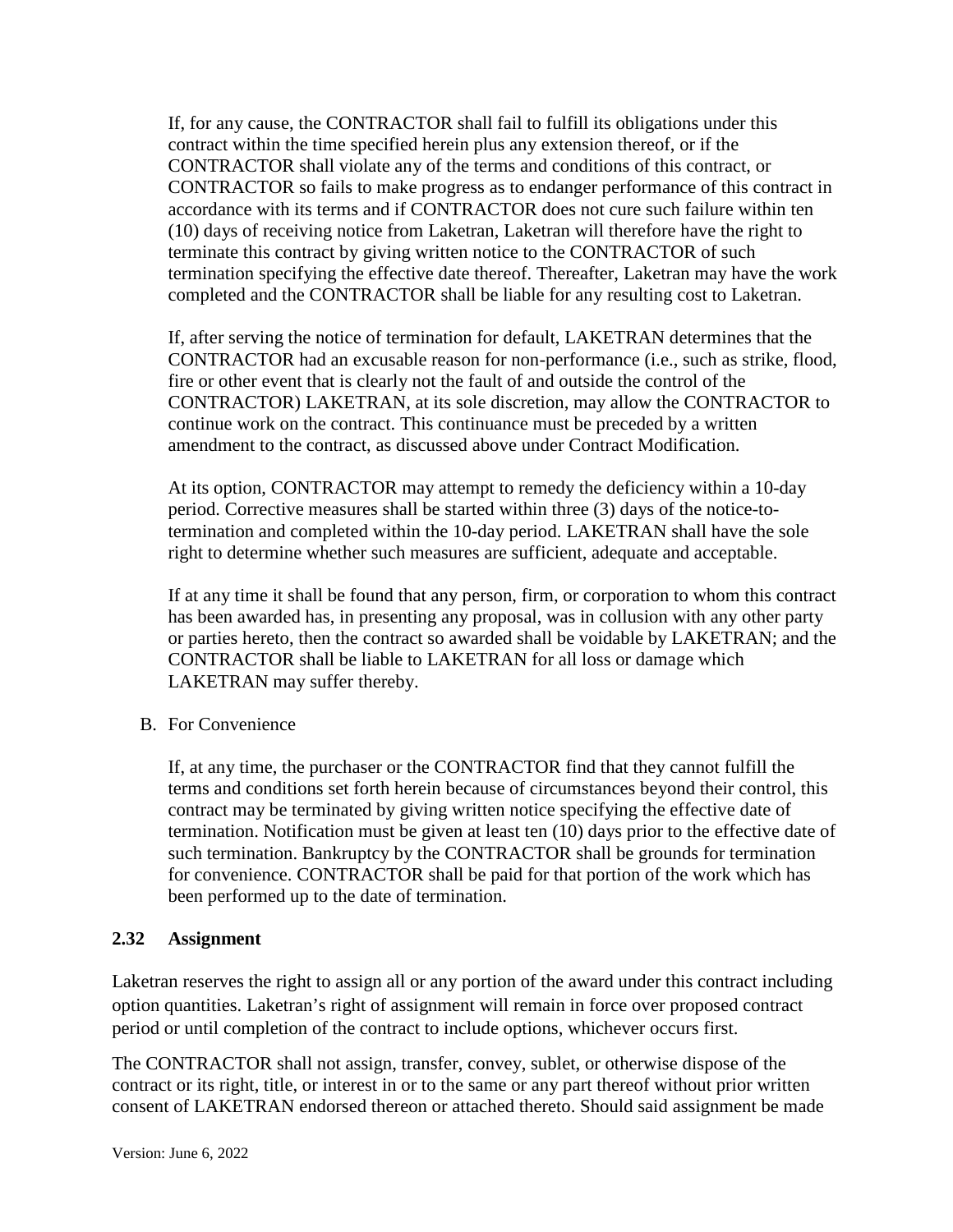by Court order, all rights and obligations of the CONTRACTOR under this contract shall fall to and be incumbent upon CONTRACTOR's successors and assigns.

## **2.33 Covenant Against Contingent Fees**

The CONTRACTOR warrants that no person or selling agency has been employed or retained to solicit or secure this Contract upon an agreement or understanding for a commission or bona fide established commercial or selling agencies maintained by the CONTRACTOR for the purpose of securing business. For breach or violation of this covenant, LAKETRAN shall have the right to annul this contract without liability or at its discretion, to deduct from the contract price, or otherwise recover the full amount of such commission, percentage, brokerage, or contingent fee.

## **2.34 Patent Rights**

Contractor agrees to comply with 37 CFR Part 401 and 49 CFR Parts 18 and 19. Bidders are hereby notified that under no circumstances may a patent be applied for under work or services purchased within the scope of these specifications, and that any attempt to circumvent FTA's requirements and regulations under any contract which may be let for research and design will result in termination of any and all agreements.

### **2.35 Release of Information**

CONTRACTOR agrees not to release data or information about the results of the agreed upon project to any person outside of LAKETRAN without first obtaining written authorization to release such information from LAKETRAN.

### **2.36 Ownership of Documents**

LAKETRAN and FTA will become the sole and exclusive owners of all documents prepared by the bidder upon payment for same by LAKETRAN, except any documents which may be protected by patent, lease or other written documents which provide proof of ownership plus production drawings, bills of material, purchase orders, etc.

No reports, maps or other documents produced in whole or in part under this contract shall be the subject of an application for copyright by or on behalf of the CONTRACTOR.

The CONTRACTOR shall, at its own expense, defend all suits or proceedings instituted against LAKETRAN and pay any award of damages assessed against LAKETRAN in such suits or proceedings, insofar as the same are based on any claim that materials furnished or work performed under the contract constitutes an infringement of any patent, trade secret, copyright, or any other proprietary right to which LAKETRAN claims ownership.

### **2.37 Retention of Records**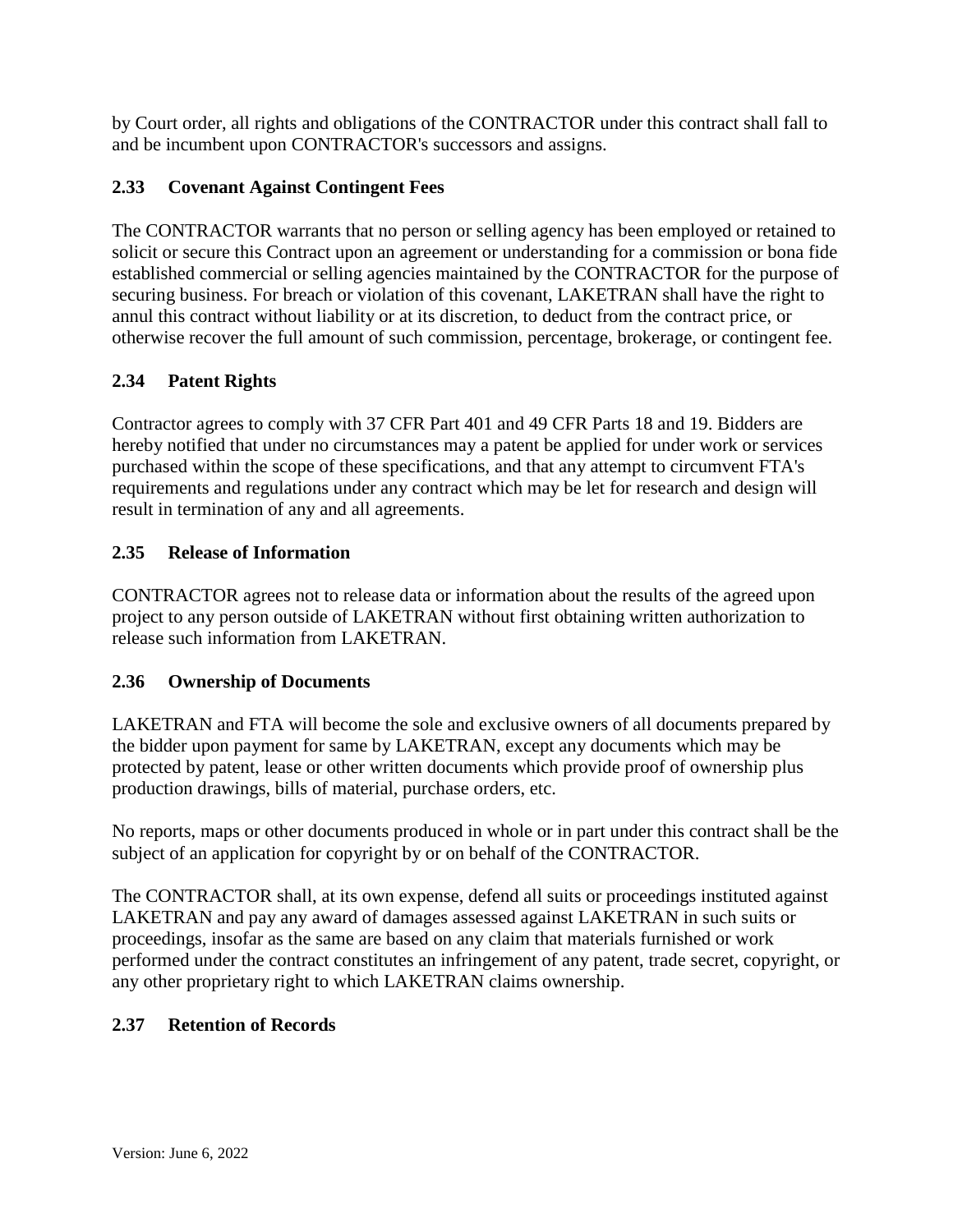CONTRACTOR shall retain all records pertaining to this contract for a minimum of three (3) years from the date of all services to LAKETRAN and release of all retainage by LAKETRAN to CONTRACTOR.

# **2.38 Workmens' Compensation Act**

The CONTRACTOR shall comply with the State law known as the Workmens' Compensation Act and shall pay into the State insurance fund the necessary premiums required by the Act.

Any and all of the employees of CONTRACTOR while engaged in the performance of any work required by CONTRACTOR under this agreement shall be considered to be employees of CONTRACTOR only and not of LAKETRAN, and any and all claims that may arise from the Workers Compensation Act on behalf of said employees while so engaged, and any and all claims made by any third party as a consequence of any act or omission on the part of CONTRACTOR's employees while so engaged in any of the work or services provided to be rendered herein, shall be the sole obligation and responsibility of CONTRACTOR.

The CONTRACTOR may provide certifications in lieu of the above if said is a qualified selfinsurer of Workers Compensation.

## **2.39 Social Securities Act/Unemployment Compensation, Etc.**

The CONTRACTOR shall be and remain an independent CONTRACTOR with respect to all services performed hereunder and agrees to and does hereby accept full and exclusive liability for payment of any and all contributions or taxes for social security, unemployment insurance and old age retirement benefits or annuities now or hereafter imposed under any State and Federal law which are measured by the wages, salaries or other remunerations paid to persons by the CONTRACTOR on work performed under the terms of this contract and further agrees to obey all lawful rules and regulations and to meet all lawful requirements which are now or hereafter may be issued or promulgated under said respective laws by any duly authorized State or Federal officials; and said CONTRACTOR also agrees to indemnify and save harmless LAKETRAN from any such contributions or liability therefor.

### **2.40 Federal Assistance**

The procurements under this contract are supported in part by Federal assistance under grants made by the Department of Transportation, Federal Transit Administration, and the Ohio Department of Transportation, pursuant to the Federal Transit Act. When so funded, this contract shall be subject to all rules and regulations promulgated pursuant thereto.

### **2.41 Work Hours Act**

Compliance with 40 USC 327 through 330. If the subject procurement should require the employment of laborers or mechanics on LAKETRAN premises, CONTRACTOR agrees to be bound by the provisions of Title 40, Section 327 through 330, United States Code, also known as the Work Hours Act of 1962. Each contractor must be required to compute the wages of every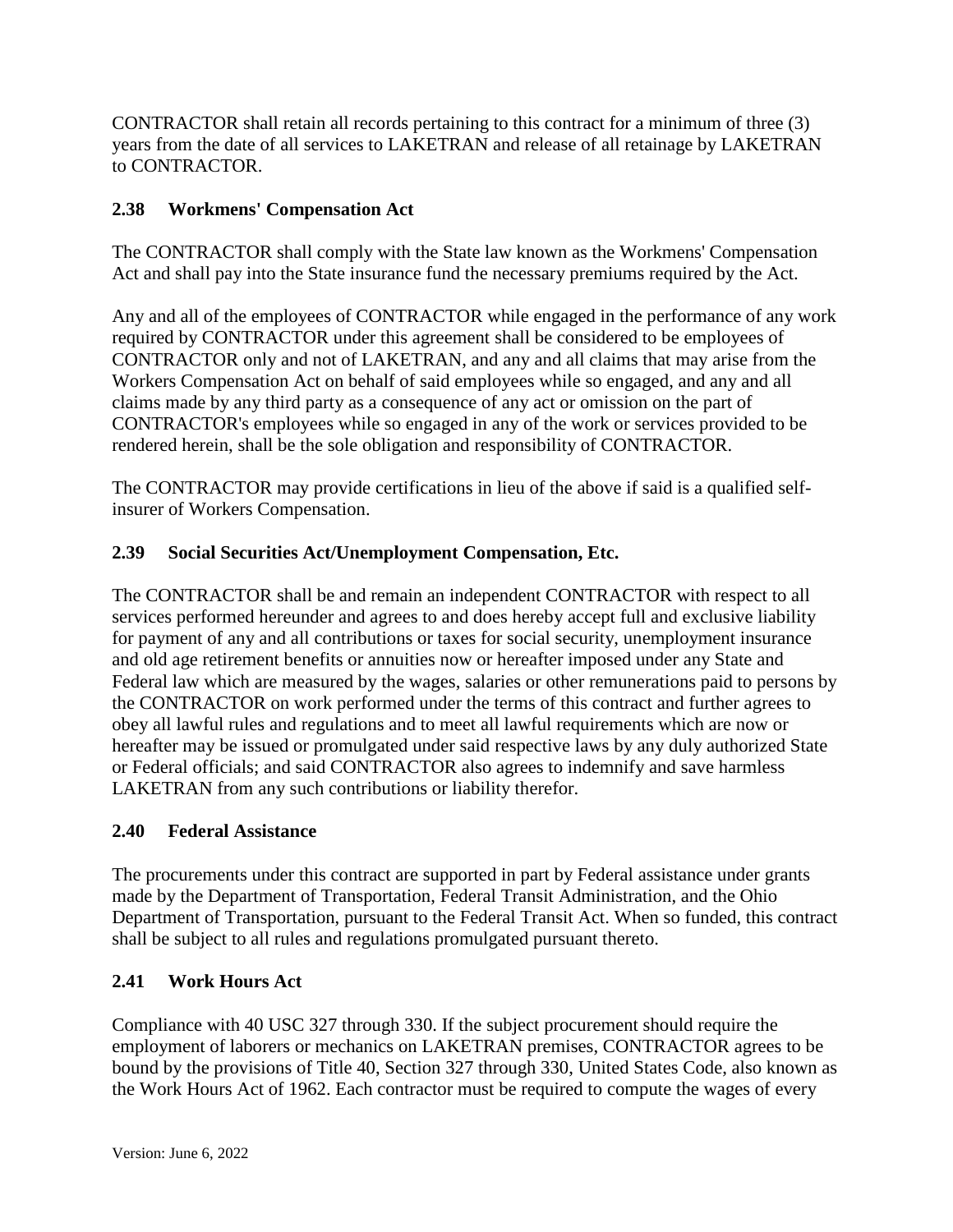mechanic and laborer based on a standard work week of 40 hours. Work in excess of the standard work week is permissible provided that the worker is compensated at a rate of not less than one and a half times the basic rate of pay for all hours worked in excess of 40 hours in the work week

## **2.42 Davis Bacon Act (Prevailing Wage Rates, for Construction Contracts Only)**

The requirements of the Davis Bacon Act [40 USC § 167; 276a - 276a-5, and 29 CFR § 5] will apply to all construction contracts exceeding the prevailing wage threshold levels established by the Ohio Wage and Hour Division.

Bidders are hereby notified that they will be required to pay minimum wages to all laborers and mechanics at a rate not less than the minimum wage specified in the wage determination made by the United States Secretary of Labor. The minimum wage so paid shall be that in effect ten (10) days before bid opening.

### **2.43 Interest of Members or Delegates to Congress**

No member, or delegates to the Congress of the United States shall be admitted to any share of this contract or to receive any benefit arising therefrom.

### **2.44 Conflict of Interest**

No officer, agent or trustee of CONTRACTOR shall participate in the selection or administration of this contract if a conflict of interest, real or apparent, would be involved or appear to be at issue.

#### **2.45 False or Fraudulent Statements and Claims**

Contractor acknowledges that the provisions of the Program Fraud Civil Remedies Ast of 1986, as amended, 31 U.S.C. §§ 3801 et seq. and U.S. DOT regulations, "Program Fraud Civil Remedies," 49 C.F.R. Part 31, apply to its actions pertaining to this Project. Upon execution of the underlying contract, the Contractor certifies or affirms the truthfulness and accuracy of any statement it has made, it makes, it may make, or causes to be made, pertaining to the underlying contract or the FTA assisted project for which this contract work is being performed. In addition to other penalties that may be applicable, the Contractor further acknowledges that if it makes, or causes to be made, a false, fictitious, or fraudulent claim, statement, submission, or certification, the Federal Government reserves the right to impose the penalties of the Program Fraud Civil Remedies Act of 1986 on the Contractor to the extent the Federal Government deems appropriate.

Contractor also acknowledges that if it makes, or causes to be made, a false, fictitious, or fraudulent claim, statement, submission, or certification to the Federal Government under a contract connected with a project that is financed in whole or in part with Federal assistance originally awarded by FTA under the authority of 49 U.S.C. § 5307, the Government reserves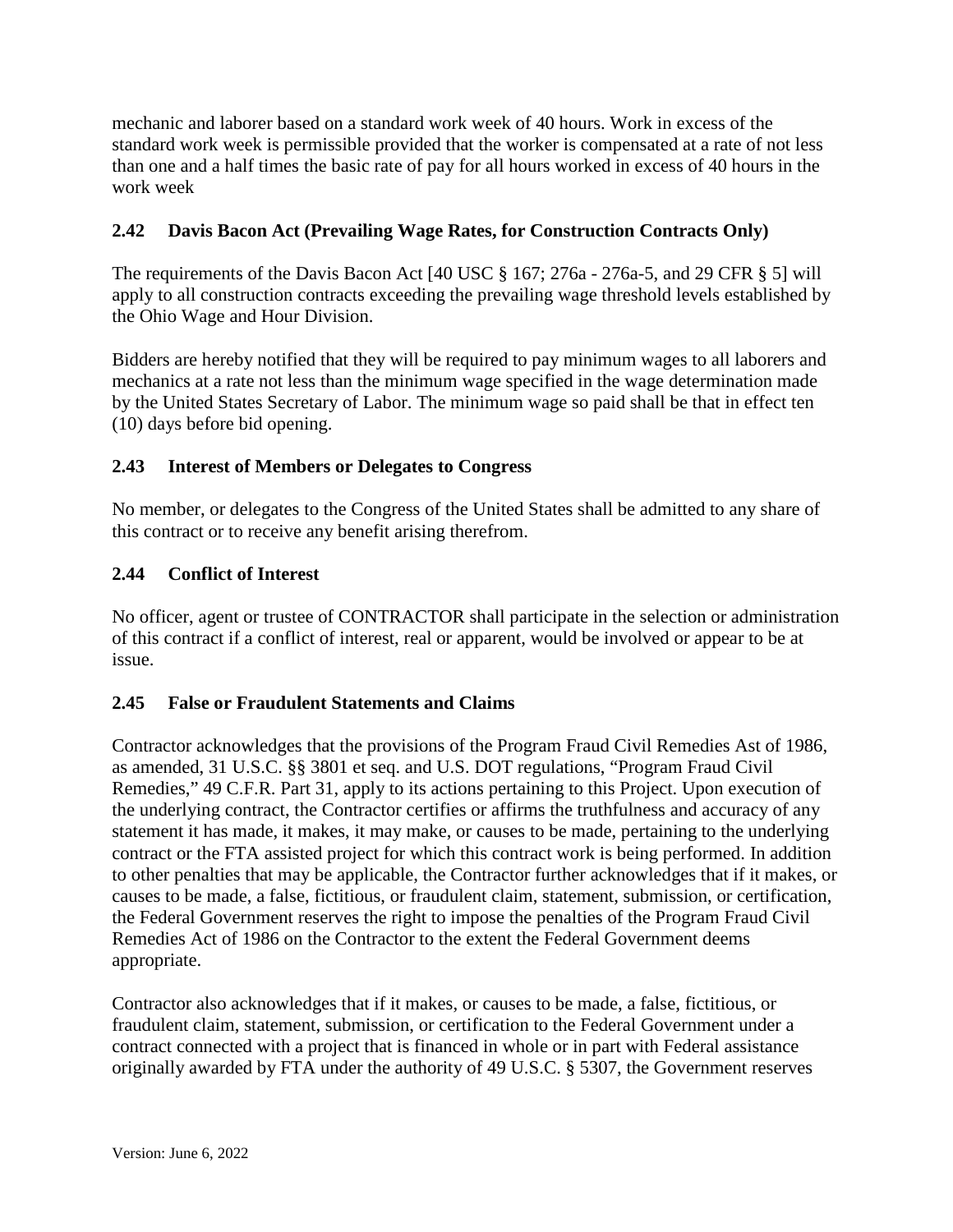the right to impose the penalties of 18 U.S.C. § 1001 and 49 U.S.C. § 5307(n)(1) on the Contractor, to the extent the Federal Government deems appropriate.

Contractor agrees to include the above two clauses in each subcontract financed in whole or in part with Federal assistance provided by FTA. It is further agreed that the clauses shall not be modified, except to identify the subcontractor who will be subject to the provisions.

## **2.46 No Federal Government Obligations to Third Parties**

LAKETRAN and Contractor acknowledge and agree that, notwithstanding any concurrence by the Federal Government in or approval of the solicitation or award of the underlying contract, absent the express written consent by the Federal Government, the Federal Government is not a party to this contract and shall not be subject to any obligations or liabilities to LAKETRAN, Contractor, or any other party (whether or not a party to that contract) pertaining to any matter resulting from the underlying contract.

Contractor agrees to include the above clause in each subcontract financed in whole or in part with Federal assistance provided by FTA. It is further agreed that the clause shall not be modified, except to identify the subcontractor who will be subject to its provisions.

# **2.47 Privacy**

Contractor agrees to comply with, and assures the compliance of its employees with, the information restrictions and other applicable requirements of the Privacy Act of 1974, 5 U.S.C. § 552a. Among other things, the Contractor agrees to obtain the express consent of the Federal Government before the Contractor or its employees operate a system of records on behalf of the Federal Government. The Contractor understands that the requirements of the Privacy Act, including the civil and criminal penalties for violation of that Act, apply to those individuals involved, and that failure to comply with the terms of the Privacy Act may result in termination of the underlying contract.

Contractor also agrees to include these requirements in each subcontract to administer any system of records on behalf of the Federal Government financed in whole or in part with Federal assistance provided by FTA.

### **2.48 Procurement**

The Contractor and its Subcontractors will not make any procurements using exclusionary or discriminatory specifications, state or local geographic preferences, and shall comply with Buy America regulations at 49 U.S.C. 5323(j), 49 C.F.R. Part 661, and Section 70901 of the Infrastructure Investment and Jobs Act and shall make contract awards to other than the lowest, responsive and responsible bidder only when such award meets the requirements of 49 CFR 53 and C4220.1F.

### **2.49 Special Requirements for Transit Service Contracts**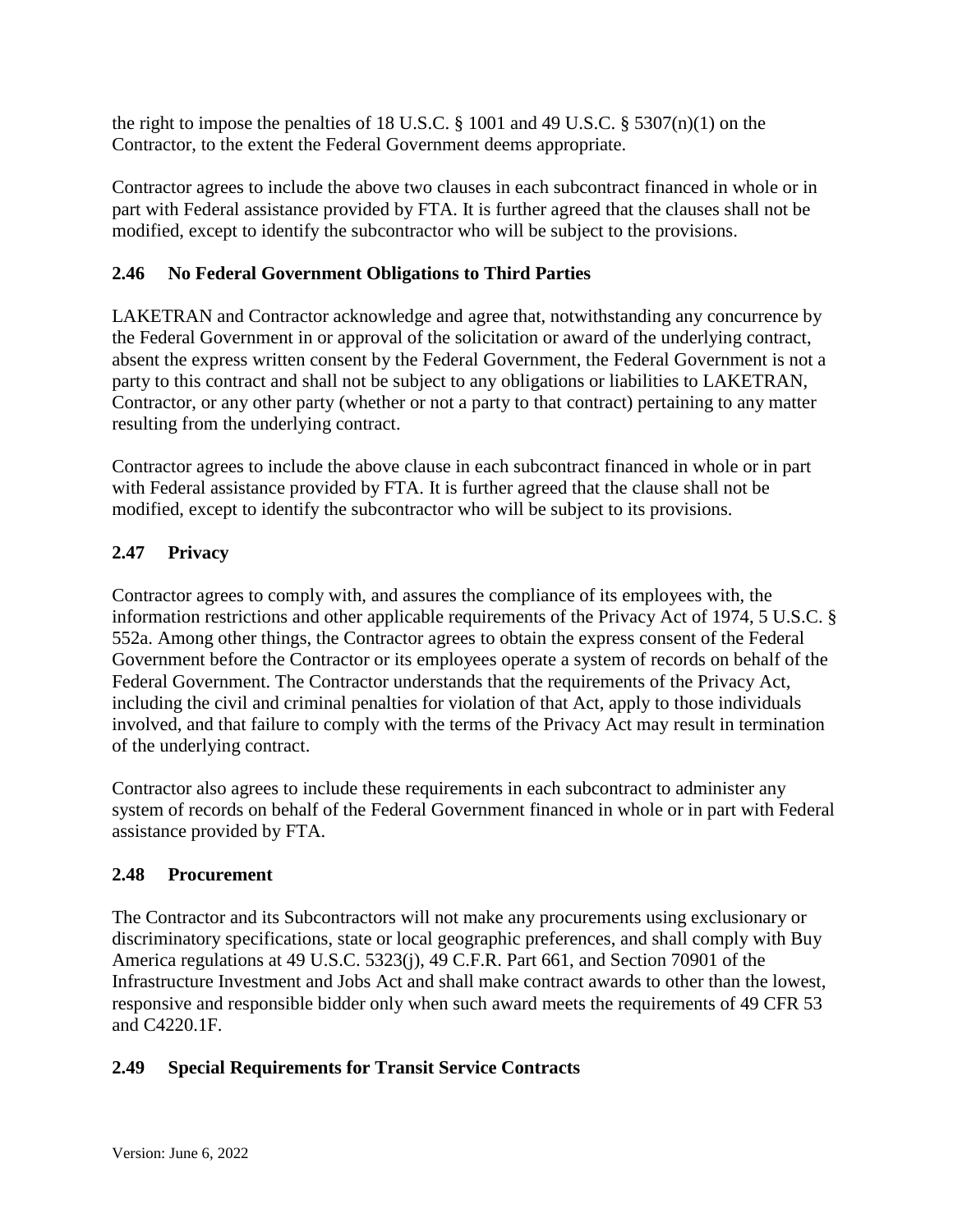If this contract is for transit service operated by Contractor on behalf of LAKETRAN, the following requirements will also apply:

- A. Contractor will not operate any charter service unless such service complies with 49 CFR 604.
- B. Contractor will not operate any school bus service unless such service complies with 49 CFR 605.
- C. Contractor shall maintain a Drug Free Workplace per 49 CFR 29 Subpart F; shall comply with random drug testing requirements at 49 CFR 653 (and section 48 of this contract).
- D. Contractor shall comply with alcohol abuse regulations at 49 CFR 654.

# **2.50 Contract Work Hours and Safety Standards Act as Amended (Construction Projects Only)**

Sections 102 and 107 of the Contract Work Hours and Safety Standards Act, as amended, [40 USC §§ 327 through 333;, 29 CFR Part 5; 29 CFR Part 1926] will apply to construction contracts.

The wages of every mechanic and laborer will be computed on the basis of a standard work week of 40 hours, and that each worker will be compensated for work exceeding the standard work week at a rate of not less than 1.5 times the basic rate of pay for all hours worked in excess of 40 hours in the work week.

# **2.51 Copeland "Anti-Kickback" Act, as amended (Construction Projects Only)**

The Copeland "Anti-Kickback" Act, [40 USC § 276c, 29 CFR § 3, and 29 CFR § 5] will apply to construction contracts.

The Contractor agrees that it will not induce, by any means, any person employed in the construction, completion, or repair of public work, to give up any part of the compensation to which that employee is otherwise entitled.

# **2.52 Seismic Safety (Construction Projects Only)**

Contractor agrees that any new building or addition to an existing building will be designed and constructed in accordance with the standards for Seismic Safety required in Department of Transportation Seismic Safety Regulations 49 CFR Part 41 and will certify to compliance to the extent required by the regulation. The contractor also agrees to ensure that all work performed under this contract including work performed by a subcontractor is in compliance with the standards required by the Seismic Safety Regulations and the certification of compliance issued on the project.

# **2.53 Hatch Act/Work Day and Work Week Standards (Construction Projects Only)**

Bidders are hereby notified that under the terms of this specification, the standard work day is eight (8) hours and the standard work week is forty (40) hours. Any work in excess of these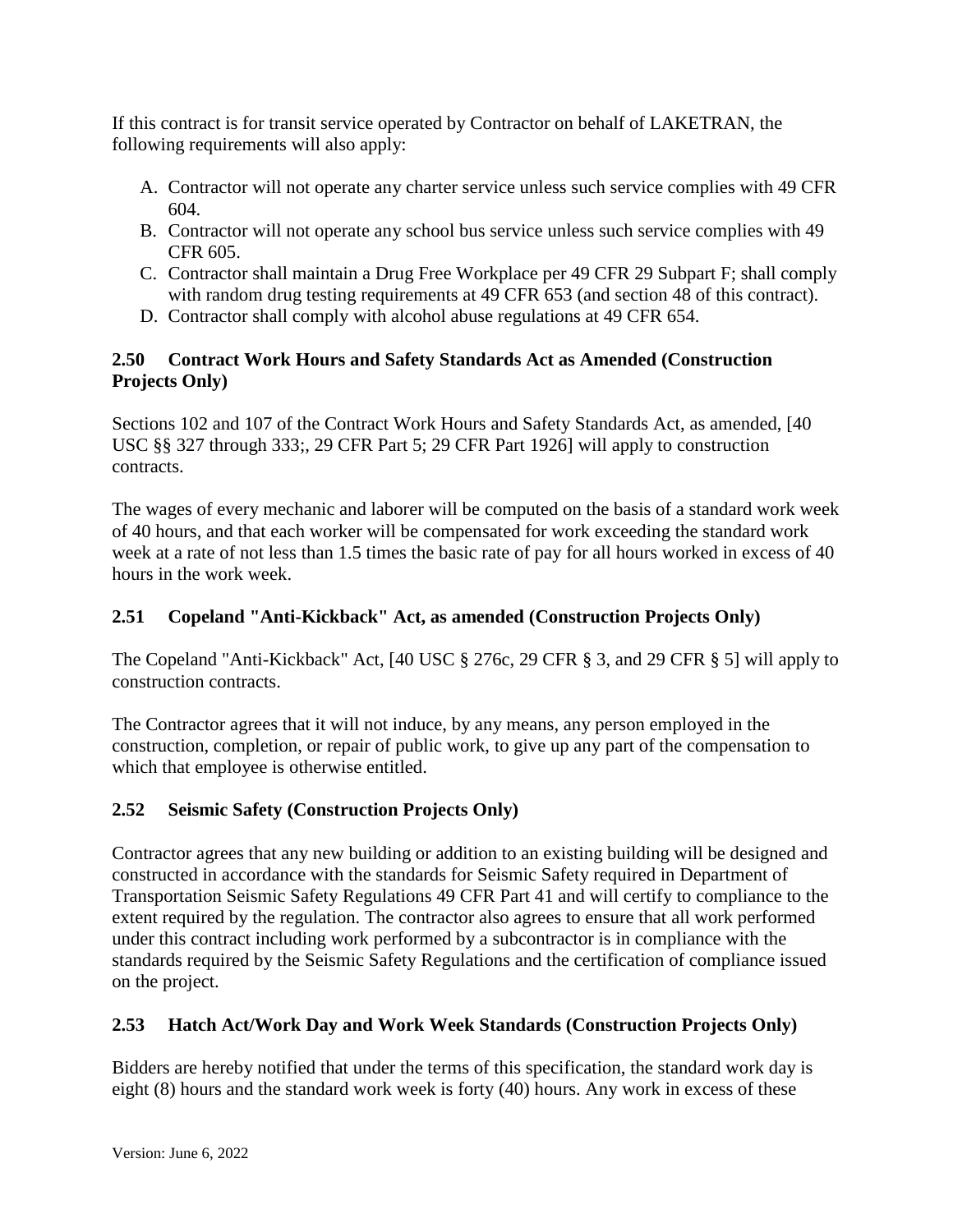standards must be compensated at time and one-half (1.5). Also no laborer or mechanic shall be required to work in any unsanitary, hazardous, or any area which may be dangerous to their health or safety.

# **2.54 Cargo Preference & Fly America (Where Applicable)**

Bidders are hereby notified to utilize privately owned U.S. Flag Vessels to ship at least fifty percent (50%) of the gross tonnage involved in this agreement, to the extent such vessels are available at fair and reasonable rates (49 CFR 381).

The air transportation requirements of Section 5 of the International Air Transportation Fair Competitive Practices Act of 1974, as amended, 49 USC 40118, and US General Services Administration regulations, Use of United States Flag Air Carriers, 41 CFR 301-10.131 – 301- 10.143.

## **2.55 Drug and Alcohol Testing**

All contractors who employees engage in safety-sensitive functions for LAKETRAN (as defined in FTA's Drug and Alcohol regulations at 49 CFR 653 and 49 CFR 654) shall comply with those regulations and either (1) establish random testing procedures for their employees that comply with these regulations or (2) include their employees in LAKETRAN's random testing procedures and absorb the cost of same, if any. Generally, safety-sensitive employees are those who drive, maintain, control, repair, service, or inspect any revenue vehicle for LAKETRAN, or carry a firearm to provide security for LAKETRAN.

### **2.56 Clean Air**

Contractor agrees to comply with all applicable standards, orders or regulations issued pursuant to the Clean Air Act, as amended, 42 U.S.C. §§ 7401 et seq. Contractor agrees to report each violation to LAKETRAN and understands and agrees that LAKETRAN will, in turn, report each violation as required to assure notification to FTA and the appropriate EPA Regional Office.

Contractor also agrees to include these requirements in each subcontract exceeding \$100,000 financed in whole or part with Federal assistance provided by FTA.

### **2.57 Clean Water**

Contractor agrees to comply with all applicable standards, orders or regulations issued pursuant to the Federal Water Pollution Control Act, as amended, 33 U.S.C. 1251 et seq. The Contractor agrees to report each violation to LAKETRAN and understands and agrees that LAKETRAN will, in turn, report each violation as require to assure notification to FTA and the appropriate EPA Regional Office.

Contractor also agrees to include these requirements in each subcontract exceeding \$100,000 financed in whole or part with Federal assistance provided by FTA.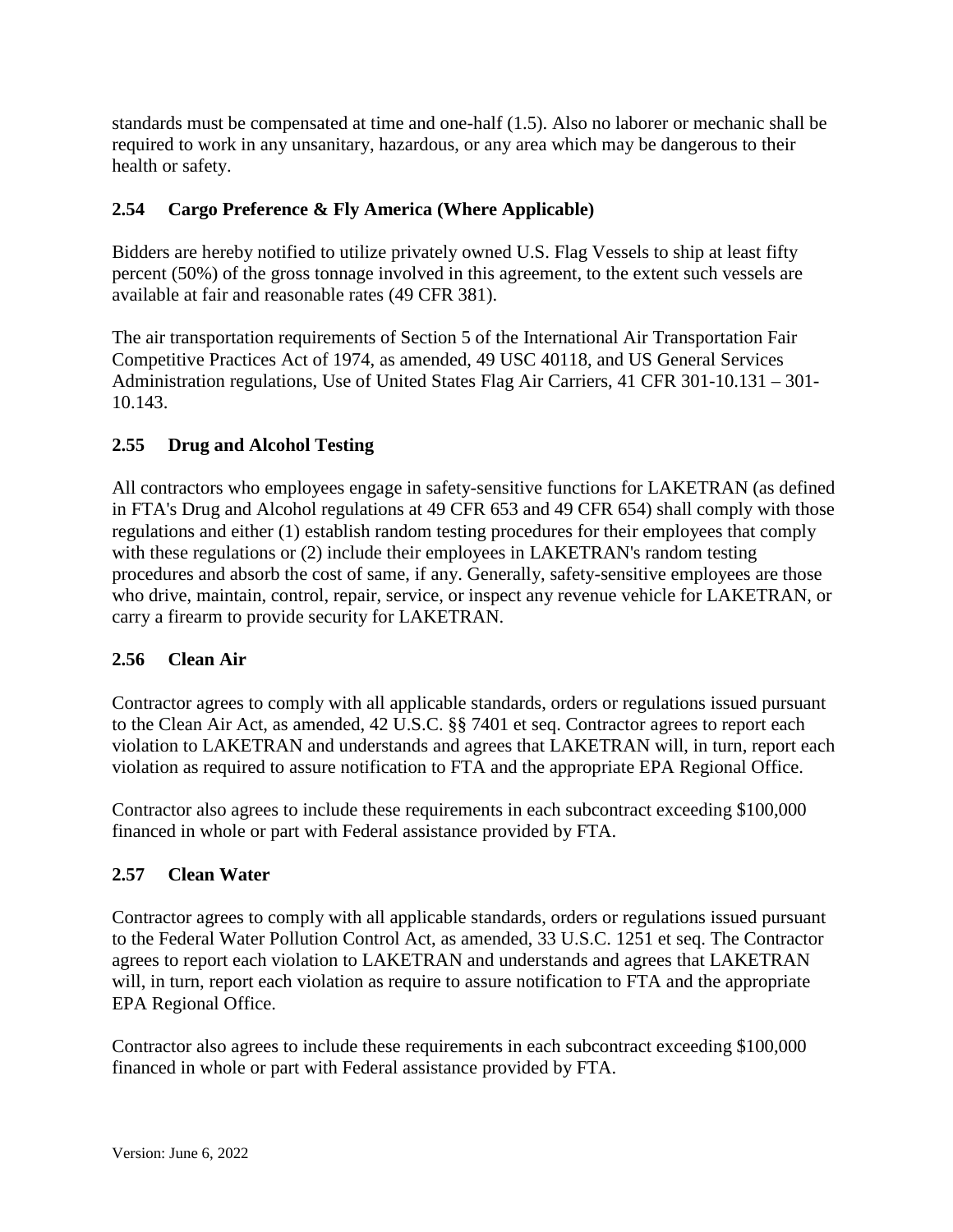### **2.58 Energy Conservation**

Contractor agrees to comply with mandatory standards and policies relating to energy efficiency which are contained in the state energy conservation plan issued in compliance with the Energy Policy and Conservation Act.

### **2.59 Recycled Products**

Contractor agrees to comply with all the requirements of Section 6002 of the Resource Conservation and Recovery Act (RCRA), as amended (42 U.S.C. 6962), including but not limited to the regulatory provisions of 40 CFR Part 247, and Executive Order 12873, as they apply to the procurement of the items designated in Subpart B of 40 CFR Part 247.

### **2.60 Certifications**

All bidders will be required to execute certifications pertaining to:

- 1. Non Collusion.
- 2. Delinquent personal property taxes in Lake County.
- 3. The Controller General's list of Ineligible Contractors.
- 4. Debarment, suspension and other responsibility matters.
- 5. Buy America.
- 6. Lobbying.
- 7. Affirmative Action.
- 8. Disadvantaged Business Enterprise.

Laketran will require each transit vehicle manufacturer, as a condition of being authorized to bid or propose on FTA-assisted transit vehicle procurements, to certify that it has complied with the requirements of this section. Alternatively, Laketran may, at its discretion and with FTA approval, establish project-specific goals for DBE participation in the procurement of transit vehicles in lieu of the TVM complying with this element of the program.

#### **2.61 Compliance with Laws and Regulations**

All materials and supplies furnished pursuant to the specifications shall be in compliance with the laws and regulations of the U.S. Department of Transportation/Federal Department of Transportation and the State of Ohio. CONTRACTOR acknowledges Federal and/or State laws and regulations may change during the life of this contract and that the changed laws and regulations will apply to this contract unless otherwise determined by Federal and/or State governments. CONTRACTOR shall, if requested by LAKETRAN, supply certification and evidence of such compliance. The contract shall be construed pursuant to the laws of the State of Ohio.

#### **2.62 Severability of Contract**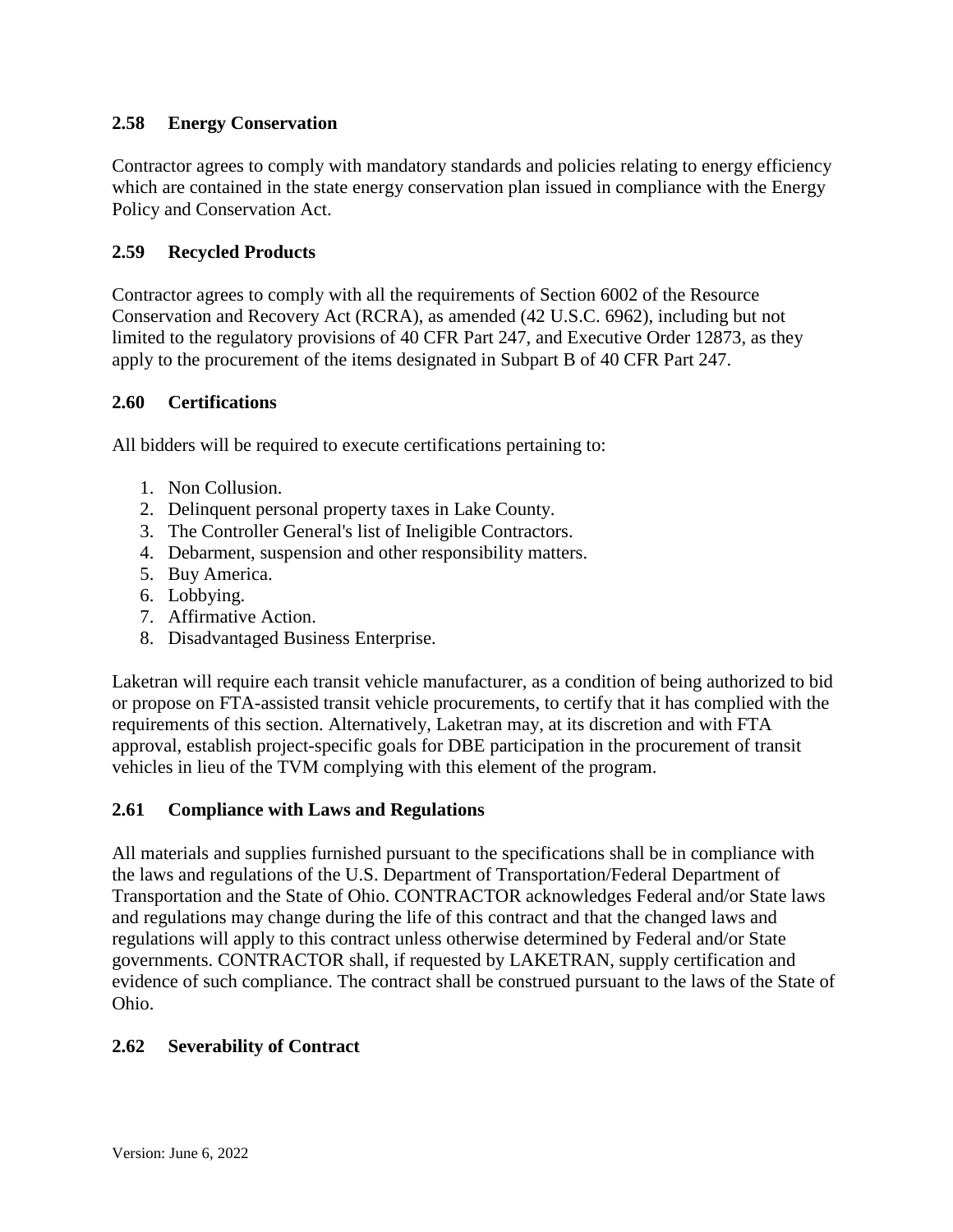If any term, provision, covenant or condition of this contract and agreement is held by a court of competent jurisdiction to be invalid, void or unenforceable, the remainder of the provisions shall remain in full force and effect and in no way shall be affected, impaired or invalidated.

# **2.63 Applicable Law and Jurisdiction**

This agreement has been executed in Lake County, Ohio and shall be governed according to the laws of the State of Ohio. The parties agree that the Lake County Court of Common Pleas shall have exclusive jurisdiction to hear any dispute related to this contract.

# **2.64 Integrated Agreement**

The Invitation for Bid, Addendum(s) (if any), LAKETRAN Resolution Awarding a Contract, Contract and Contract Amendment(s) (if any), shall constitute the entire agreement between the parties. Copies of the applicable FTA Part 1 and ODOT grant contracts and LAKETRAN Tax Exemption Certificates will be provided to the successful bidder upon request. No oral modifications or representations are enforceable unless reduced to written form, signed by both parties, and annexed hereto prior to performance of the modified work. Additional terms and conditions submitted by the CONTRACTOR with its bid are disregarded unless specifically accepted in writing.

Neither party to this agreement has been induced to make or enter into the agreement by reason of any promise, agreement, representation, statement or warranty other than is contained herein or in CONTRACTOR's proposal.

Should any part of this agreement be held unenforceable by any competent judicial body, such determination shall not affect the remainder thereof and the balance of this agreement shall remain in full force and effect.

# **2.65 Contractor's Representation**

The CONTRACTOR represents and warrants that its proposal/bid is genuine and not sham or collusive or made in the interest or in behalf of any person not therein named, and that the CONTRACTOR has not, directly or indirectly, induced or solicited any other person to submit a sham proposal, or any other person, firm or corporation to refrain from submitting a proposal, and that the CONTRACTOR has not in any manner sought by collusion to secure itself an advantage over any other proposer.

# **2.66 LAKETRAN's Understanding**

LAKETRAN enters this contract under the assumption of truth regarding all facts presented by CONTRACTOR, its bid proposal and the bid specifications. In the event that any information contained in that CONTRACTOR's bid proposal is found to be inaccurate, LAKETRAN may exercise its rights to void this contract as discussed under the section of this contract labeled Termination.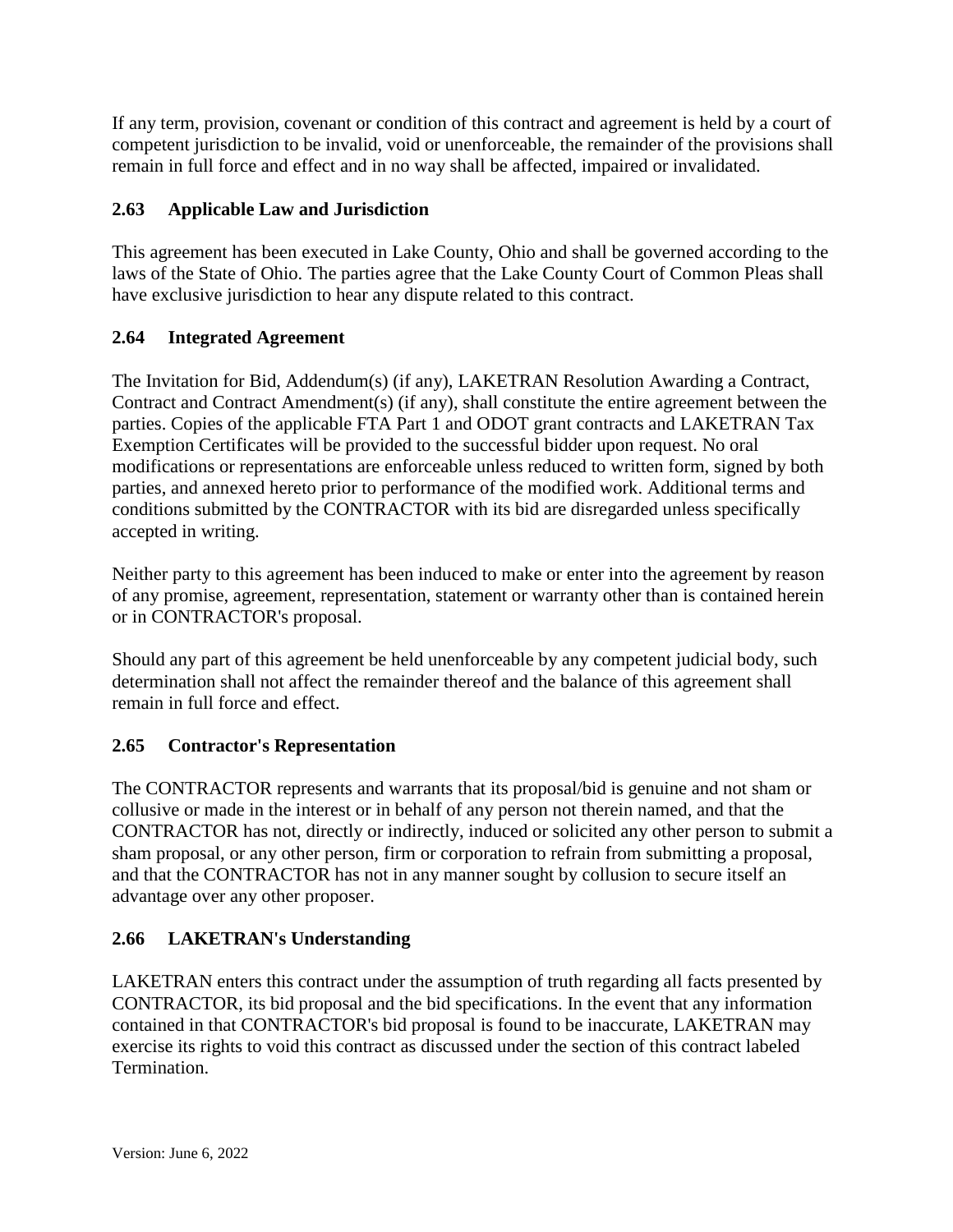### **2.67 OEM Part Numbers**

CONTRACTOR shall supply LAKETRAN with the OEM part numbers for all parts used in the equipment purchased under this project.

## **2.68 Options, Assignment by Laketran**

This RFP includes an option to purchase additional quantities of the same vehicle at the prices tenders by the proposer. This options shall be executed by Laketran it its sole discretion taking available funding, proposer's price, need for the vehicles and Laketran's experience with the contractor. Any part of this tender including options that is not executed by Laketran shall be assignable by Laketran with vender's consent to another transit agency. Said options shall be executable or assignable by Laketran from award date to one year after the last vehicle in Laketran's initial order is delivered.

### **2.69 Non-Smoking Policy**

LAKETRAN's entire facility - including offices, maintenance areas, bus storage, vehicle servicing lanes, parking lots and roadways - is a non-smoking facility. Smoking is prohibited everywhere. Contractor, its employees and sub-contractors shall adhere to this policy at all times. Any contractor or his/her employees found violating this policy will be removed from the property for the day and LAKETRAN will withhold payment for the subject time period.

### **2.70 Funding Agencies**

The Federal Transit Administration is the federal agency through which funds may have been granted to LAKETRAN in support of this project. It is abbreviated "FTA" in this document and is located at: Suite 320 200 West Adams Street Chicago, Illinois 60606 (312) 353-2789

The Ohio Department of Transportation is the state agency through which funds are granted to LAKETRAN in support of this project. It is abbreviated "ODOT" in this document and is located at: 1980 West Broad Street Columbus, Ohio 43223 (614) 466-8955

### **2.71 Jurisdiction**

This procurement is governed by the latest versions of Section 306.43 of the Ohio Revised Code (ORC), Federal Transit Administration (FTA) Circular C4220.1, U.S. Department of Transportation's Uniform Administrative Requirements (2 CFR 200) and the Federal Acquisition Regulation (FAR). These are listed in descending order of application.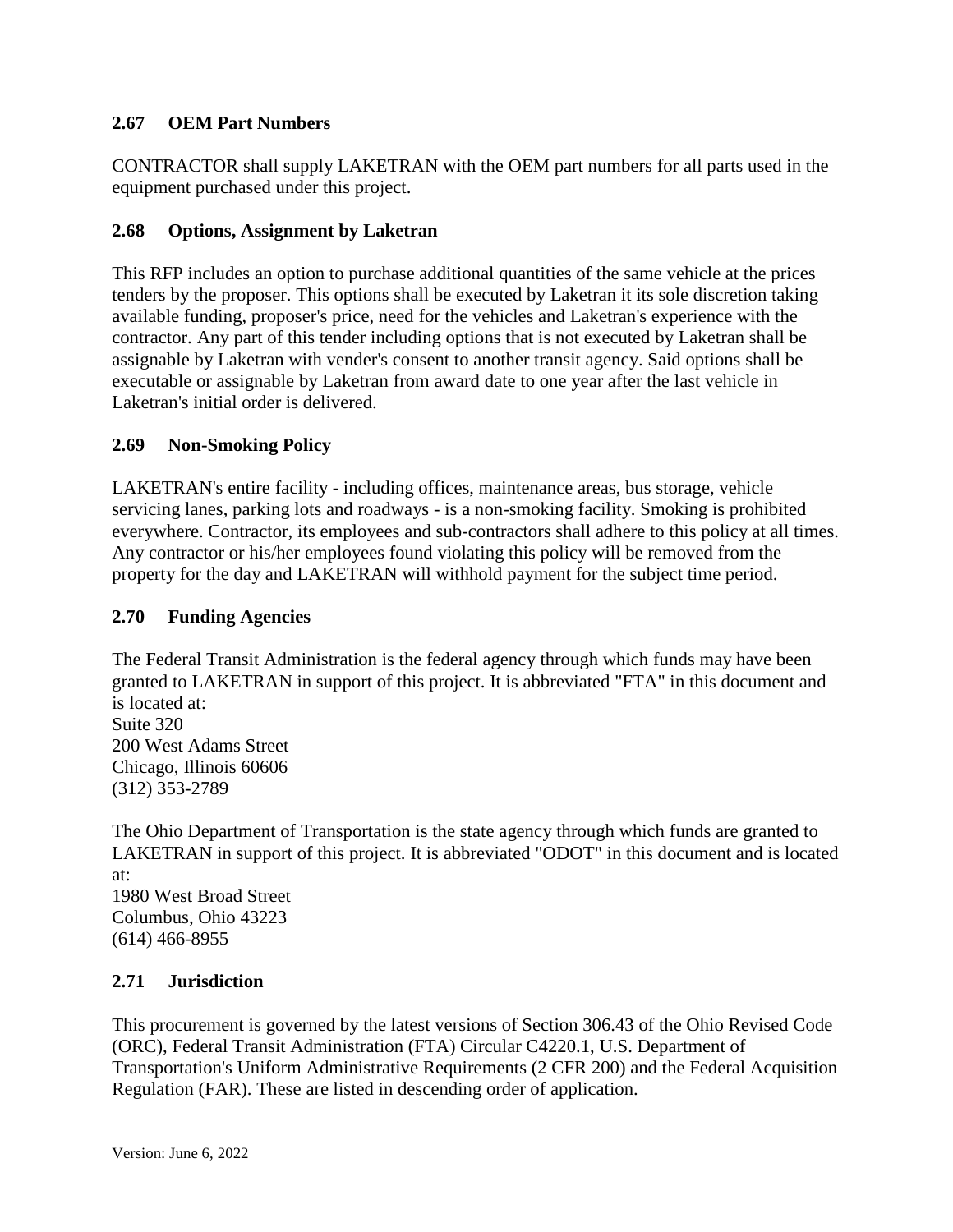The Lake County Court of Common Pleas shall have exclusive jurisdiction to hear any disputer elated to this procurement once the protest procedure identified in Section 1.32 is exhausted.

In witness whereof, LAKETRAN and CONTRACTOR have signed this agreement at the date and place hereinabove first mentioned.

# **2.72 Promoting COVID-19 Safety**

The Centers for Disease Control and Prevention ("CDC") Order of January 29, 2021, titled Requirement for Persons to Wear Masks While on Conveyances and at Transportation Hubs ("CDC Mask Order"). One of the objectives of the CDC Mask Order is "maintaining a safe and operating transportation system." All Third-Party contractors are required to comply, with the CDC Mask Order. The FTA may take enforcement action for non-compliance with the CDC Mask Order, including:

(1) Enforcement actions authorized by 49 U.S.C.  $\S$  5329(g);

(2) Referring the Recipient to the CDC or other Federal authority for enforcement action;

(3) Enforcement actions authorized by 2 CFR §§ 200.339 – .340; and

(4) Any other enforcement action authorized by Federal law or regulation.

# **2.73 Notification of Legal Matters that affect the Federal Government**

For any contract with a value greater than \$25,000, if a current or prospective legal matter that may affect the Federal government emerges, the Contractor shall promptly notify Laketran and Laketran will notify the FTA Chief Counsel and FTA Regional Counsel. The Contractor shall include an equivalent provision in its sub-agreements at every tier, for any agreement that is a "covered transaction" greater than or equal to \$25,000 according to 2 CFR 180.220 and 1200.220.

- 1. The types of legal matters that require notification include, but are not limited to, a major dispute, breach, default, litigation, or naming the Federal Government as a party to litigation or a legal disagreement in any forum for any reason.
- 2. Matters that may affect the Federal Government include, but are not limited to, the Federal Government's interests in the Award, the accompanying Underlying Agreement, and any Amendments thereto, or the Federal Government's administration or enforcement of federal laws, regulations, and requirements.

## **2.74 Prohibition on certain telecommunications and video surveillance services or equipment.**

Under 2 CFR 200.216, Recipients and subrecipients are prohibited from obligating or expending loan or grant funds to:

- (1) Procure or obtain;
- (2) Extend or renew a contract to procure or obtain; or
- (3) Enter into a contract (or extend or renew a contract) to procure or obtain equipment, services, or systems that uses covered telecommunications equipment or services as a substantial or essential component of any system, or as critical technology as part of any system. As described in Public Law 115-232, section 889, covered telecommunications